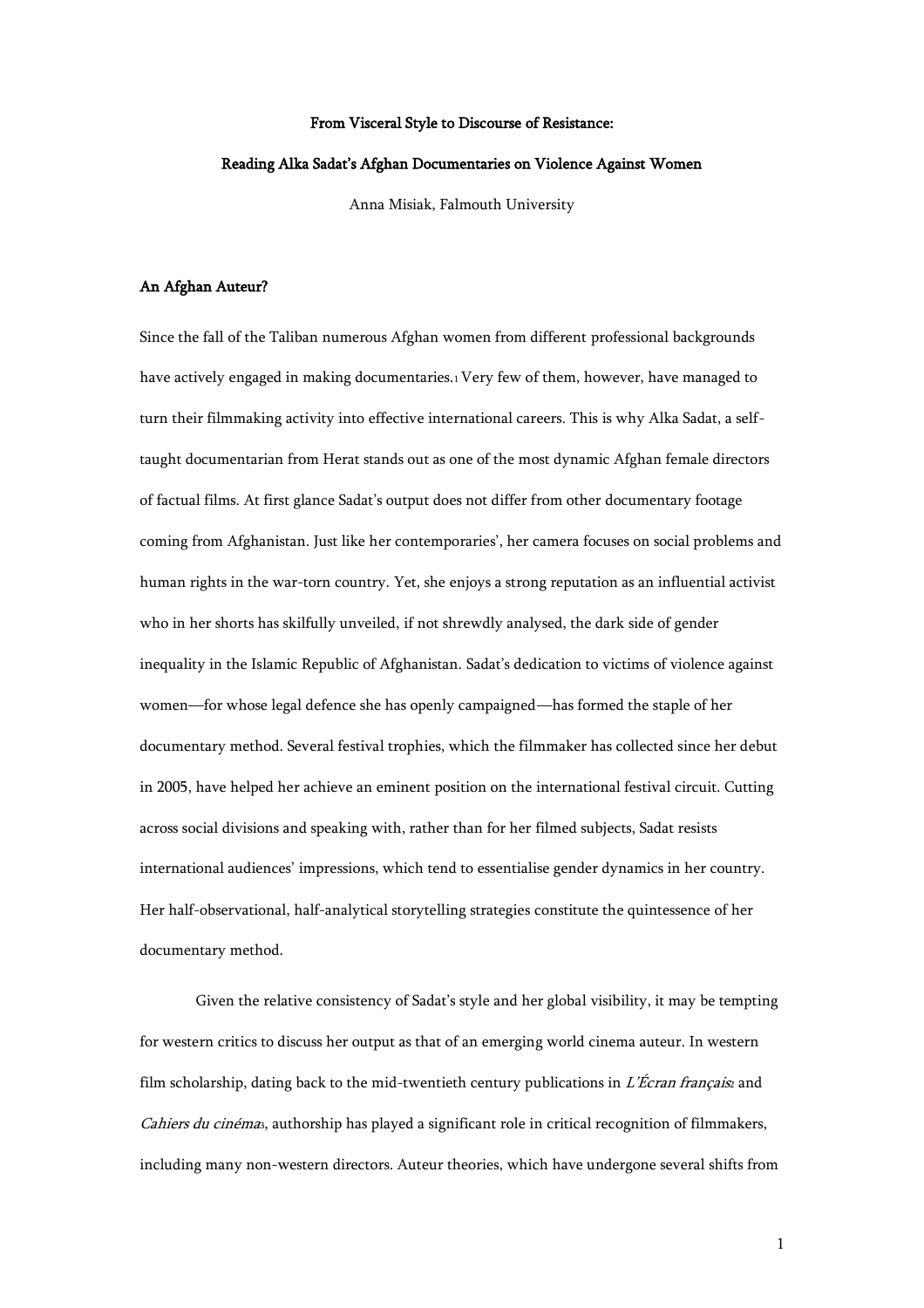emphasising creative agency to textual approaches,4 evolved into what Timothy Corrigan labelled 'the commerce of authorship,'<sup>5</sup> a tactic of promoting individual directors. When feminist film scholars—including, among others, Claire Johnston,6 Kaja Silverman7 and Judith Maynes—joined authorship debates, they observed that, however varying, auteur criticism typically favoured male directors. The thought-provoking feminist push to recognise women filmmakers as auteurs was born out of political necessity to acknowledge marginalised gendered perspectives and to give the original messages and styles of female directors an equal status in male dominated film history.<sup>9</sup>

In her documentaries, Sadat offers a unique view from inside her country, serving as a catalyst for her filmed subjects' voices, which in some respects qualifies her as a female auteur. However, aware of reaching international viewers she develops a specific oppositional discourse, which unlike many feminist films in the West, is not orientated at challenging the male dominated film culture. Sadat's key shorts about violence against women frequently provide viewers with visceral documentation of current outcomes of the gender situation in Afghanistan, paying attention to multiple markers of social difference and exposing plurality of female identities and experiences. With her anti-essentialist stance the director resists Eurocentric10 categorisations of the Islamic female other. Her films are intended for non-gender specific audiences, implicitly defying simplistic western assumptions about Afghan society, including victimisation, romanticisation and Islamophobia.

When for the first time approached from a critical perspective Sadat's work needs to be placed in contexts from which she originates, as well as those she addresses. Considering the director's messages, authorial analyses of her films seem counterproductive, if not inappropriate. In her seminal article, 'Can the Subaltern Speak?' Gayatri Spivak advises against discursive assimilation of cultural products from outside Europe and America.<sup>11</sup> She suggests that to engage with non-western voices, critics and audiences must first acknowledge global power structures with their ensuing symbolic hierarchies. Spivak also warns that reception of 'the subaltern' is often clouded by schematic ideological surface judgements. With their Eurocentric background, theories of authorship can hardly open critical exploration of Sadat's documentaries. Their routine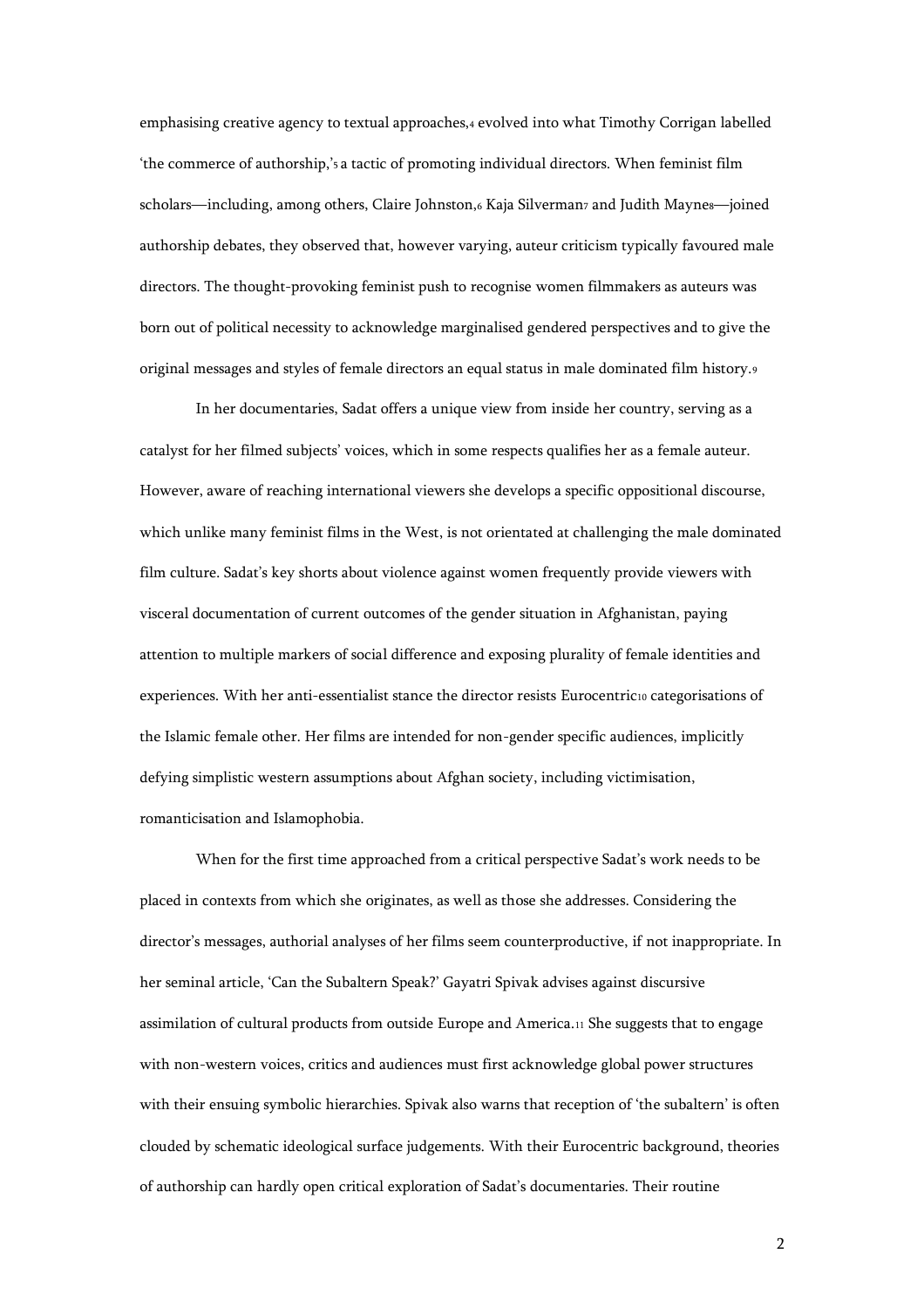application to her work would result in superficial commodification of non-western subject to fit Eurocentric ideologies.

However, in her book, Women's Cinema, World Cinema: Projecting Contemporary Feminisms, Patricia White demonstrates analytical potential of looking at world cinema directors through the prism of authorship. Her study focuses on female directors of narrative productions and aims at examining as well as publicising their outputs in western film culture. Following Catherine Grant's suggestion that authorship 'help[s] organise the fantasies, activities and pleasures of those who consume cultural products,'<sup>12</sup> White examines both production and reception of female filmmakers to interrogate their visibility, agency and power.<sup>13</sup> Her questions could perhaps also illuminate Sadat's output once solid lines of critical engagement with her documentary messages were established. At this stage, however, it seems more productive to situate Sadat's films in local, national and transnational contexts to initiate a dialogue with her onscreen realities. Authorial analysis of her yet critically unexplored films would subject her work to the parameters of western discourse, which she herself resists. It would increase her visibility and satisfy western audiences' appetite for the next big thing, an object for the spectator to consume, but not a speaking subject worth interrogation.

## Sadat's Success

To please English-speaking viewers, Sadat's biography could open like a traditional fairy tale: Once upon a time there lived a talented Afghan girl, Alka Sadat. Under Taliban regime she was secretly schooled by her mother. When democracy returned to Afghanistan, in 2005 she attended two weeks of film workshops that were organised in Kabul by the Goethe Institute.<sup>14</sup> Shot that year, her debut documentary, First Number (2005)15-in which close-ups of calm faces are crosscut with images of battlefields—received the Peace Prize from the Afghan Civil Society Organisation.<sup>16</sup> Soon Sadat was offered a scholarship to participate in 2006 video course at Fabrica in Treviso,17 where she completed her first narrative short, We are Postmodern (2006). 18 With its slow pace, this meditative story of human kindness in barren Afghan mountains challenges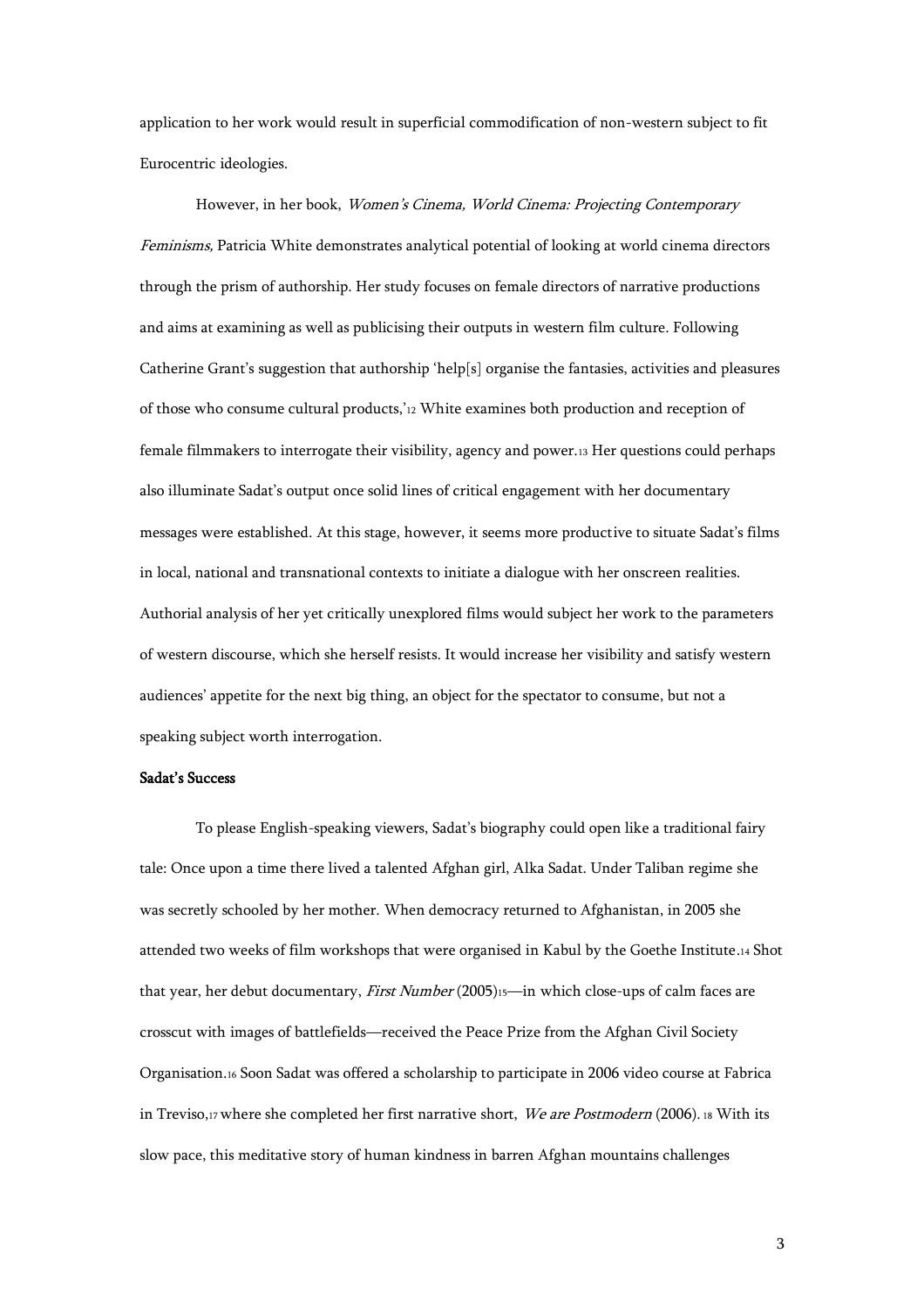western media imagery of manic crisis in Sadat's country, in itself evoking a fairy-tale ambiance of the location.

Upon her return to Afghanistan Sadat worked at her sister's studio, writing and directing  $1,2,3$ ? (2006), her first documentary on violence against women. 19 Over the following years the director completed a few more films dedicated to women's rights, including award-winning Half Value Life (2009), 20 which chronicles the career of Maria Bashir, a public prosecutor from Herat. For her commitment to improving the position of the female in Afghanistan, Sadat was noticed by both domestic and international women's rights organisations. Her next film, After 35 Years (2012) <sup>21</sup>—an account of arduous Kabul campaign for ratifying the Family Law—was funded by the Afghanistan Human Rights and Democracy Organisation. <sup>22</sup>Owing to the quality of all her previous work Sadat received her next, even more substantial commission from the UN Assistance Mission in Afghanistan, to produce a series of films summarising social developments since the fall of the Taliban. In separate shorts, her ensuing trilogy, Afghanistan: 10 Years On (2012-2013) <sup>23</sup> examined violence against women, children and police.

Sadat has worked hard to internationally promote her documentaries. With no long-term support from western distributors, her shorts have been screened at several international festivals, including Women's Voices Now Film Festival in Los Angeles, Al Jazeera International Documentary Film Festival, Bilder von Film Festival and International Trevignano Film Festival, to mention just a few. <sup>24</sup> Nearly every festival screening has left the filmmaker with an award in hand. Her relatively high professional standing also earned Sadat invitations to join juries for 2013 Afghan Contemporary Art Prize and 2013 Asiatica Filmmediale.<sup>25</sup>

It is worth noting that the Internet has played a vital role in Sadat's professional growth. She uses YouTube, Vimeo, and Culture Unplugged, posting English-subtitled copies of complete shorts and trailers for new projects. Not only are the latter displayed online to reach viewers, but also to attract funding, as was the case with *Afghanistan Night Stories* (2015),26 her recent film about Afghan soldiers fighting Taliban commandos. Its production was supported by volunteers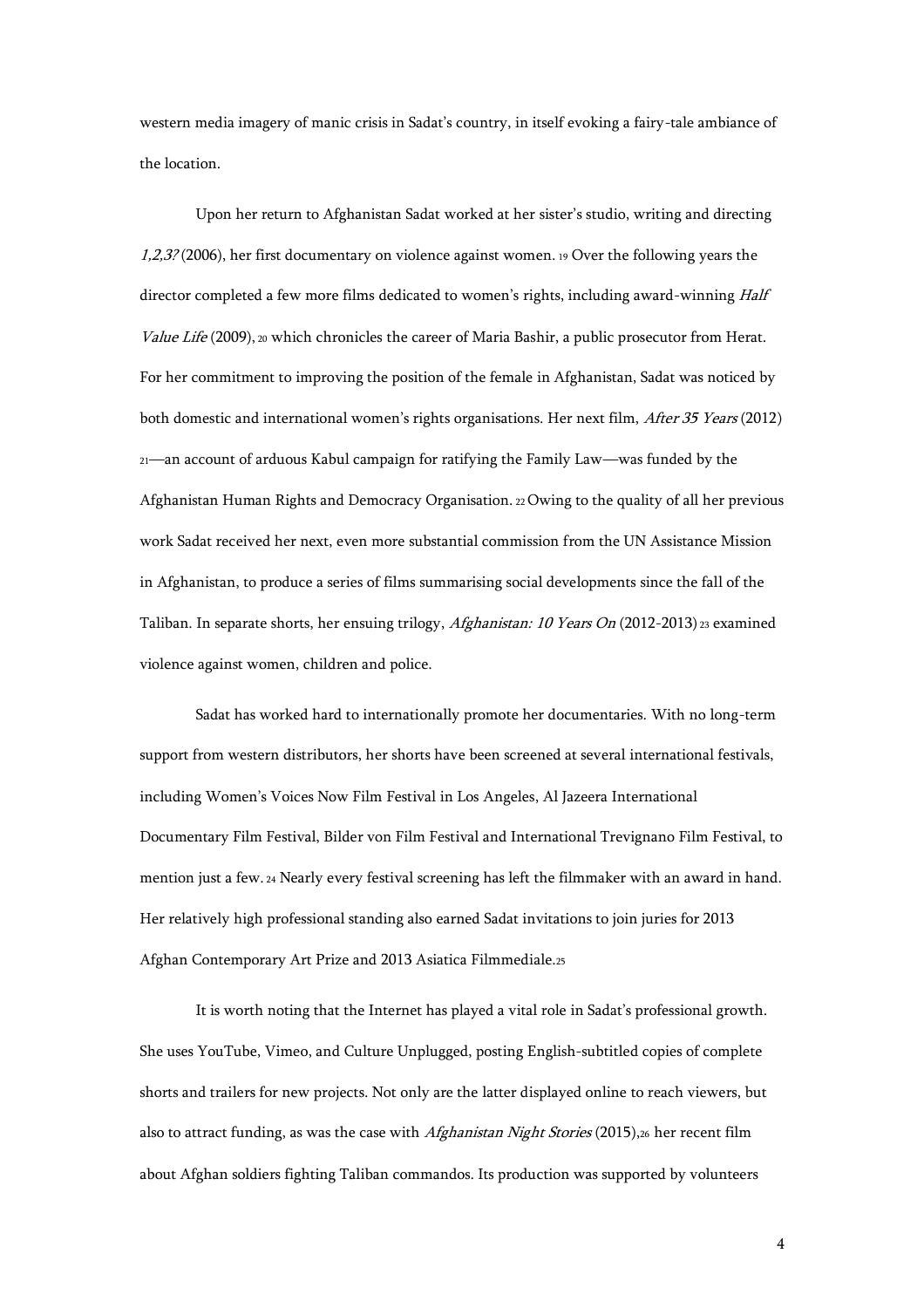from Bpeace—an organisation for developing entrepreneurship among violence-torn populations27—and a grant of 17,500 Euro from IDFA Bertha Fund in Amsterdam. 28

## Entering a Dialogue with Sadat's Films

If described as above, Sadat is a self-made woman, a talent that was fulfilled against all odds. Her biography becomes a journey of a heroine climbing up from a background with little privilege to higher levels of professional hierarchy—yet another sought-for inspirational fable set in an exotic remote location. Although it is an attractive story, there are at least a few reasons not to chronicle Sadat's achievements in such a sensational way. With emphasis on her success, the director's biography reads as a prototypical Eurocentric narrative of a non-western achiever who despite her origin has managed to meet western capitalist measures of individual progress, much like that of Jamal Malik from the Academy Award winning Slumdog Millionaire (2008). Even without any such intention, similar practices of narrating non-western creative biographies by accentuating one's result in terms of popularity or critical acclaim in the West, tend to emphasise otherness and thus always verge on discursive colonisation of the non-western subject and her cultural production.

Framing Sadat as a successful director or an auteur instead of entering a dialogue with her onscreen realities would mimic what Mark Graham describes as 'the rhetoric of the empire.'<sup>28</sup> Having analysed a range of available narrative titles including, among others, Rambo III (1988), Kandahar (2001), In this World (2002), Osama (2003) and The Kite Runner (2007), Graham concludes that to date western appreciation of Afghan film stories has often been marked by a Eurocentric mindset. Most popular films from and about Afghanistan include those that English language viewers find exotic, shocking or ideologically accessible. Told in narrative frames that appear familiar to western audiences, such productions either promote values, which comply with western symbolic order, or justify western politics toward the distant nation. Graham demonstrates that such readings of onscreen Afghanistan are often rooted in superficial judgements lacking indepth contextualisation. At the end of his book, he advocates a change in critical perspective, 'To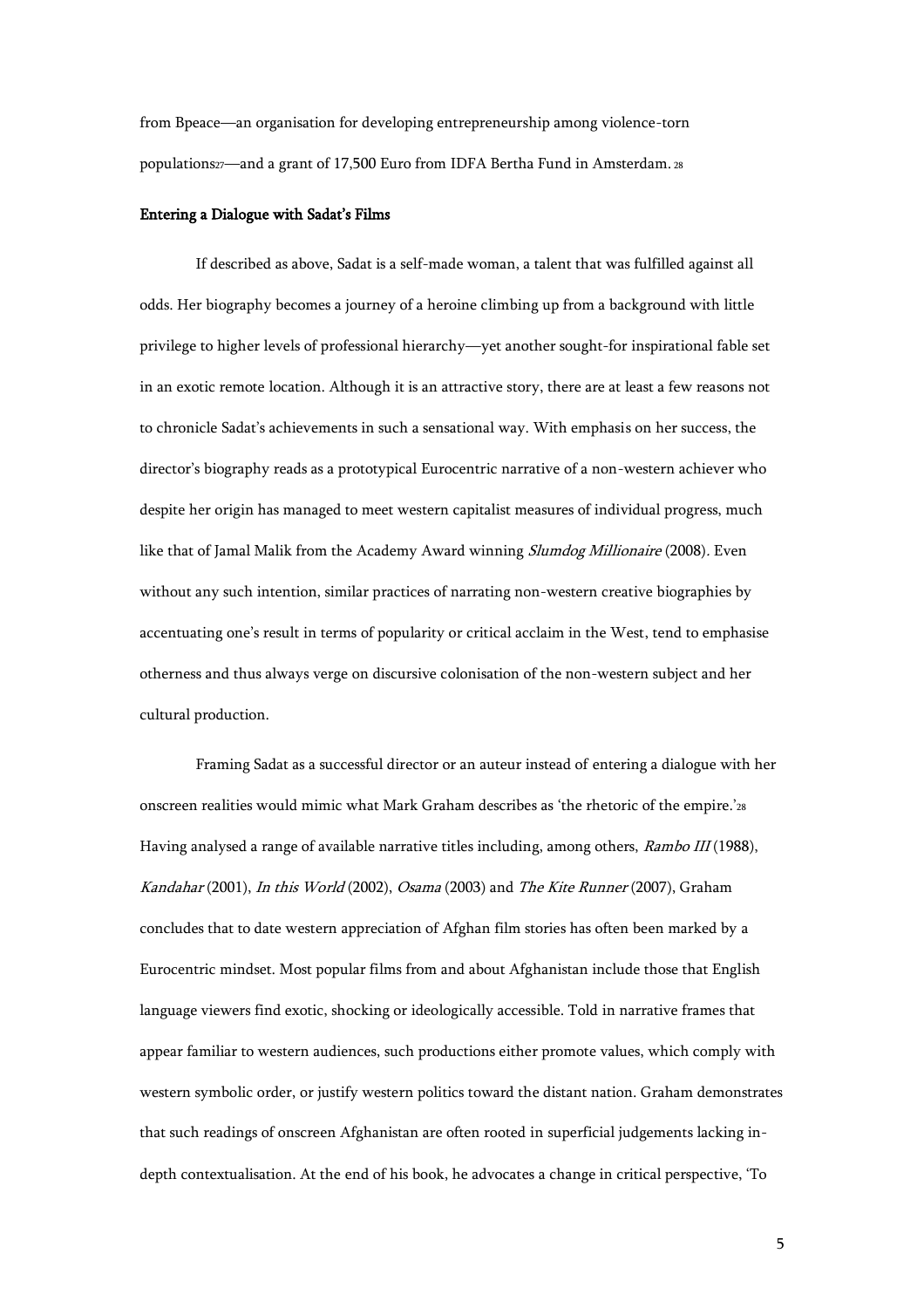look at Afghanistan in film, one must be prepared for Afghanistan to look back … in an exchange based not on domination, but on reciprocity.'<sup>29</sup>

To enter a dialogue with Alka Sadat, western viewers need to discard their measures of success and failure, as well as preconceptions regarding social dynamics in Afghanistan. Only by straying away from subjugating Sadat's shorts to the rhetoric of the empire, can her western audience emotionally and discursively 'engage with reality'<sup>30</sup> of her documentary subjects. Although incomparable in terms of analytical depth, in some respects Sadat's film practice is reminiscent of arguments coming from globally renowned scholars and cultural critics.

Revealing the then-existing practices of patronising and fictionalising non-western cultures to fit western ideologies, in his 1978 seminal work, Orientalism Edward Said called for informed and multidimensional portrayals of 'the other' to contest inaccuracy of the dominant white gaze.31 Thirty-five years later, Spivak's book, An Aesthetic Education in the Era of Globalization points to 'the contamination of the subject' with sociocultural and political ideologies, which still impede western ethical and epistemological engagement with multicultural or non-western works.<sup>32</sup> When discussing Sadat's output, to overcome this contamination, we need to pay close attention to the subtle dynamic between her seemingly effortless gaze at Afghan women and her documentaries' power of engaging the viewer in critical dialogue.

Since her debut not only has Sadat acquired stronger directing skills, but also more substantial budgets and crews. Her latest productions strike as much more polished than those from the past. Yet, she has always consistently highlighted the complexity of contexts behind the social issues she chooses to explore. This pattern of providing a multi-layered insider perspective best manifests in Sadat's three productions on violence against women. The earliest of these titles, 1,2,3? interrogates circumstances of domestic violence victims in her province. Sadat patiently listens to her onscreen subjects reproducing the frame of mind of the disempowered, impoverished female, whose well-being is ignored by the law. In Half Value Life the filmmaker again focuses on the fate of the female victim, but this time her camera follows the Chief Prosecutor from Herat.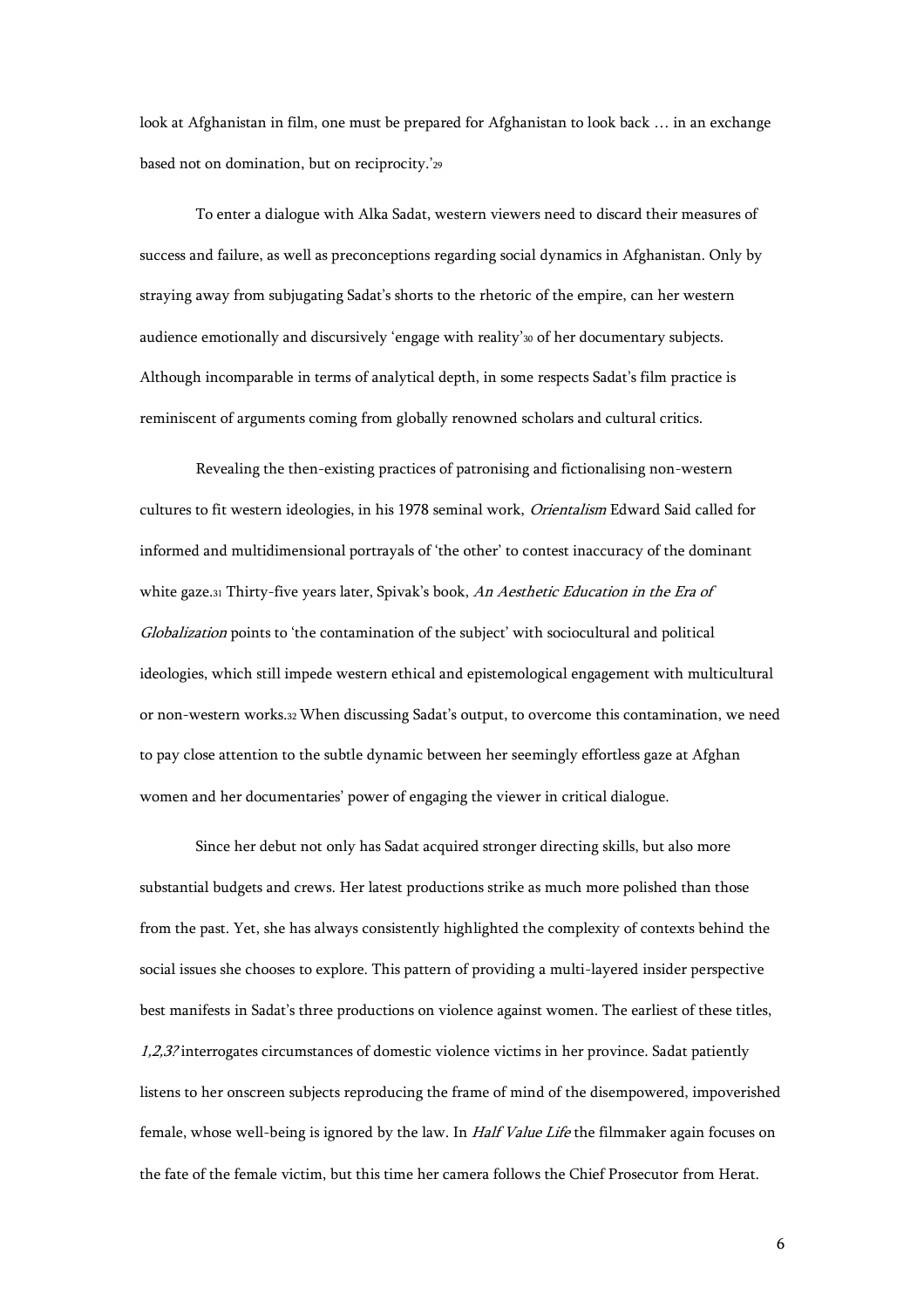This broadens the outlook and introduces the figure of the male oppressor, allowing for multidimensional analysis of Afghan gender situation.

In After 10 Years: Elimination of Violence Against Women, Sadat continues to employ some of her tested discursive strategies, even if this film appears formally different from her two earlier shorts. Observational shots now only feature as a background for interviews with Afghan officials, scholars, and activists. Sadat's commentators discuss factors contributing to cruelty toward women, showing that its causes go deeper than religion or tradition. This film is symptomatic of Sadat's creative progression. Shifting from the local to the national, she started to cut across Afghan social classes. Her style also evolved. Now with more reliance on logically constructed arguments, she is much less confident in the power of visceral imagery. To examine Sadat's discursive and stylistic trajectory, it is best to start with a detailed look at her first film on violence against women.

### As Complex as 1,2,3?

1,2,3? examines harsh realities of Afghan women who have experienced domestic violence. The short is divided into three parts. Each centres on wretched lives, marked by constant fear and an absence of hope. Subsequent digits from the title serve as headings for these sections, signifying that no words can describe the traumas of the victims. Sadat first dwells on desperation of several young women, who found self-immolation to be their only available bolt for freedom. The following two segments of the film respectively explore underage marriage and runaway wives who seek legal help. The physical agony of suicidal women from the first part later turns into anguish that is competently communicated by the filmmaker toward the end of the third section. In a few long shots we watch some of the abused wives—who entrusted representatives of the law to protect them—being escorted by men. Seeing them returned to being under the control of their abusers forms a harrowing conclusion. Absence of legal sanctions enslaves and dehumanises many among Afghan female population. It is a situation without resolution or end.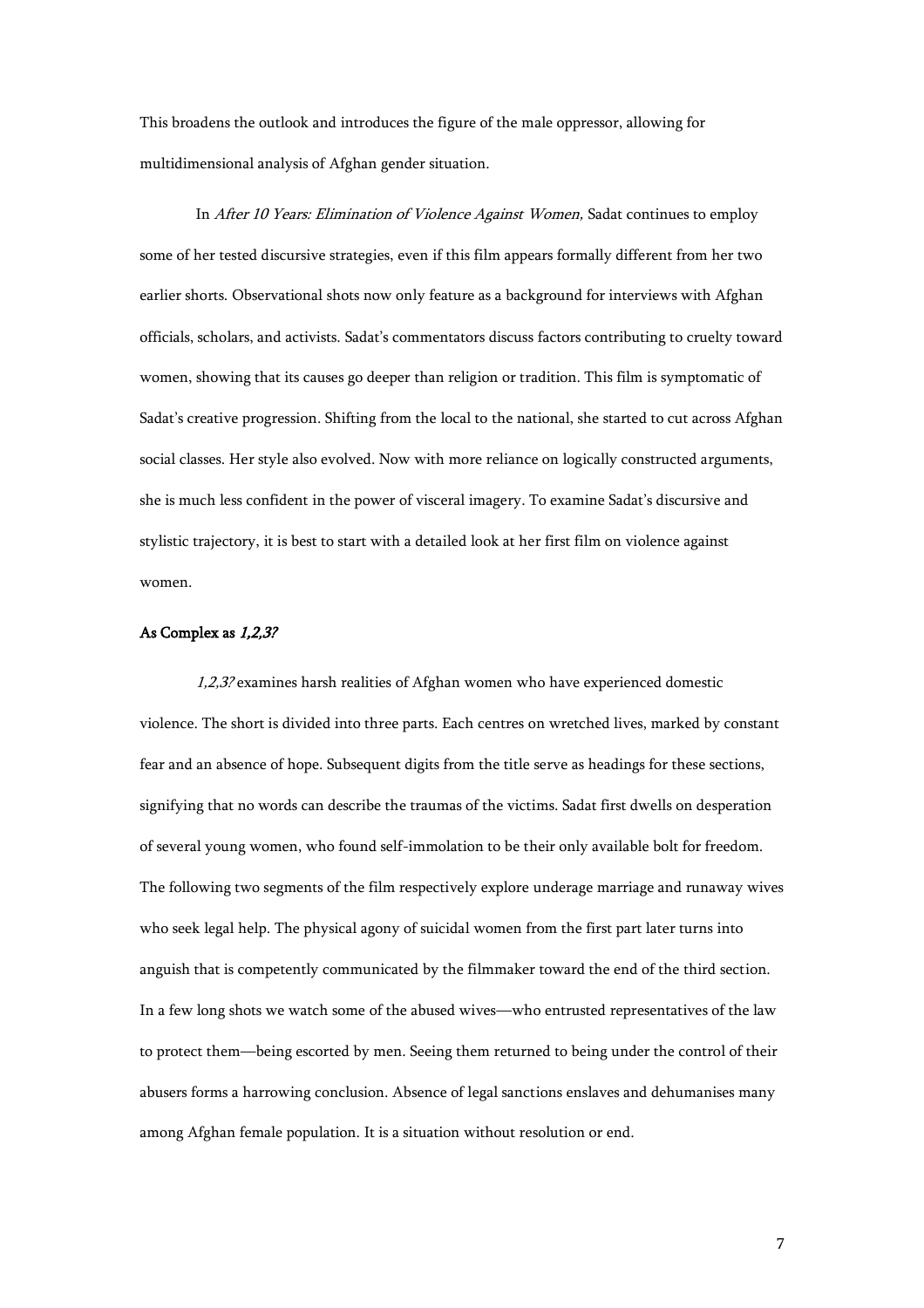At the beginning of the film, Sadat pays a visit to a hospital in Herat. Her hand-held camera pauses on wounds and faces that are matched in visceral duality. As the director talks to the patients, she exposes burns all over their bodies. Interviews reveal that men caused many of these grave injuries. Some patients, however, admit to self-inflicted harm. In a shocking open declaration that is interrupted by heavy breathing, one young girl says that she burnt herself to get away from her abusive older husband, whom she had been forced to marry before her puberty. Numerous tracking shots amplify the aura of omnipresent violence. There is no privacy in this setting. Accompanied by their children, the patients share overcrowded rooms and corridors. The uncomfortable condition of the ward and the appearance of many prematurely aged women make the viewer aware that the majority of these female victims come from impoverished backgrounds.

By persuasively editing words of her interviewees, Sadat emphasises that financial dependency on men often becomes a significant factor contributing to social acceptance of violence against women, as well as to helplessness of its victims, whose fear stops them from pointing fingers at their abusers, or from speaking about their experience. This is implied in the first ten minutes of the film, where to the director's off-screen question, 'Who burnt her?' close female relatives of convalescent teenage girls reply, 'Jinns' or 'Lantern fuel.' As the narrator in the film states, these women spend their whole lives under the roof of their fathers and husbands. Their abusers convince them of their low status. Besides death, they see no escape from domestic violence.

Later the director moves to a police station and a prosecutor's office, where the fate of other abused women is being decided. Quite a few say to the camera that they had to run away from home, because they were afraid of further torture. One mother and her daughter declare, 'We'd rather be killed than be returned to our fathers.' Some women present their scars from wires and ropes on their necks and shoulders, showing the scale of cruelty they experienced. When Sadat grants these victims space to voice their fear, she provides emotionally charging evidence for statistics that at the time were often publicly cited in support for the implementation of the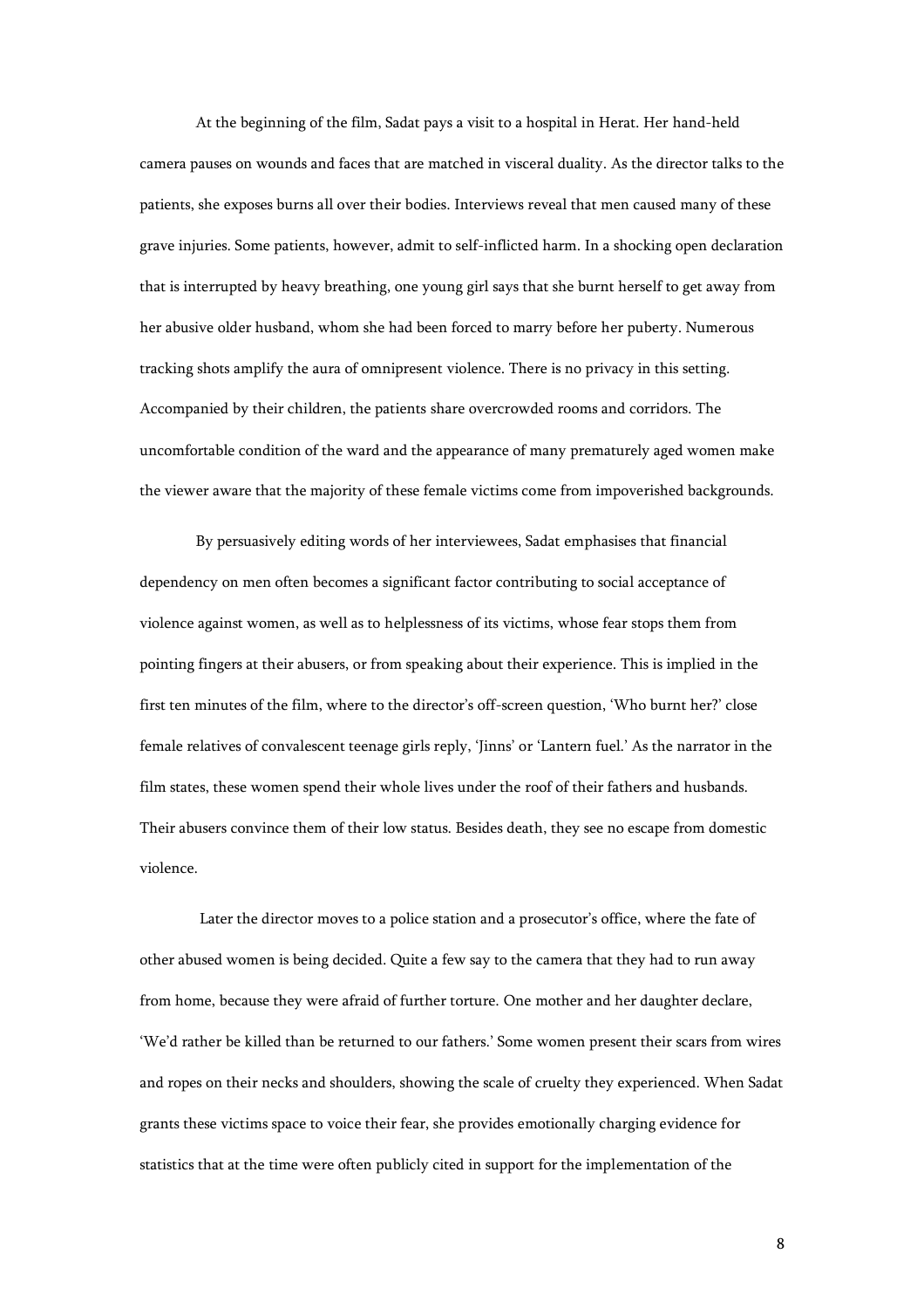Elimination of Violence Against Women Law. Withheld for a while in the Afghan parliament, this legal act was eventually enacted by President Hamid Karzai in 2009. A part of the campaign for this law, 1.2.3? is illustrative of the director's emerging style, which cuts deeper than the alarming statistical data.

The filmmaker offers visceral imagery in support of frightening facts from female experience in her country that have been confirmed by both domestic and international research. According to UN Assistance Mission in Afghanistan, women's life expectancy in the country is 44 years, much shorter than that of the male population. Next to poor health care and war, the contributing factors that influence such a short female life span include forced marriages that constitute between 60% and 80% of overall marriages, poor education with 90% female illiteracy in rural areas, as well as the fact that circa 57% of girls get married before the age of 16.<sup>33</sup> Pushed by their families to become mothers and wives before they reach puberty, without any education, Afghan women frequently become totally dependent on their husbands. Maria Bashir—the Chief Prosecutor of Herat Province, who briefly appears in the third segment of 1,2,3? and later becomes the main character in *Half Value Life*—confirms, 'The top issues facing women in Afghanistan are weak economy and limited access to income. Women are mainly suffering from illiteracy, joblessness, and lack of knowledge about their rights.'<sup>34</sup>

Informed by these facts, Sadat transports her viewer to a real life setting, where violence is experienced first hand. The careful display of local details with all underlying emotions awards her short with an unusual appeal. The oppressed female gains her own identity. Facial close-ups often engender intimacy between the viewer and the onscreen women, whose eyes meet those of the audience, as though, in Graham's words, 'Afghanistan look[ed] back at us,'<sup>35</sup> not asking for help, but for understanding. According to Ib Bondebjerg documentaries in the globalised world are 'powerful human and emotional stories with characters which we can identify strongly with or distance ourselves from.'36 1,2,3? provokes emotional response thanks to its balance between unsettling proximity to the abused women, which builds on physical closeness of the camera to the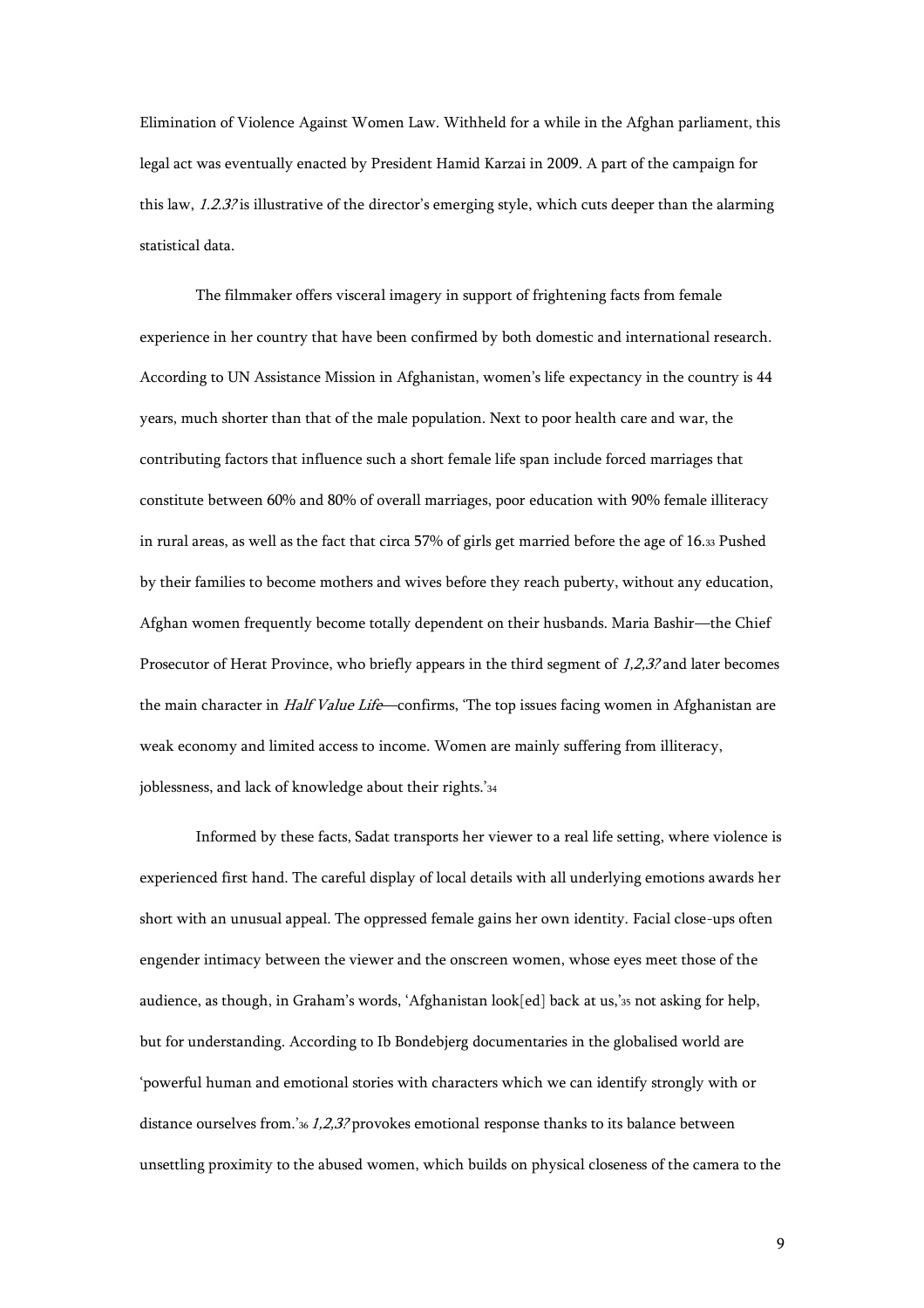filmed subjects, and distancing tactics, such as voice-over, brief excerpts from interviews with doctors, prosecutors and activists, as well as long/medium observational shots.

Formally imperfect because of its abrupt cutting, 1,2,3? emits an aura of chaos mimicking the disorderly social and legal situation that contributes to the oppression of women. English subtitles on the YouTube copy of the film are at times difficult to read due to unusual phrasing. Elsewhere they appear totally missing, as if the words of the women defied any translation and could only echo with sounds of their original native tongue or with uncomfortable silence. Intentional or not, these unpolished formal aspects of Sadat's film match her subject matter. The viewer is trapped between close engagement with the stories of the women and the inconsistent mixture of documentary styles, from interactive, through observational, to authoritative. The latter is yet another distancing technique, with voice-over that speaks for 'you and me' and our disempowerment to assist the onscreen victims.

The authoritative tone of the filmmaker's commentary and the calm off-screen music complement the rough naturalistic nature of the rest of the film with a meditative mood. Rather than calling for intervention, Sadat invites her viewer to ponder over Afghan reality. 1,2,3? starts and ends with shots of a woman covered in a traditional burqa who wonders around ancientlooking walls. These frames are accompanied by a female narrator, who asks rhetorical questions about the violence. At the end, the anonymous woman disappears in a tunnel. We only hear her last words, 'You and I can't answer this. The law can… but it is silent.' The tranquillity of the opening and closing sequences is contrasted with fast-speaking, distressed women in the main three sections of the film. This is how Sadat highlights the difference between her own privileged social position that offers space for critical thoughts on the position of disenfranchised and that of uneducated lower class women.

As the last line of 1,2,3? implies, responsibility for the gender situation in post-Taliban society does not rest with individual men or with Islam. To free Afghan women from violence would require a long-term legal, economic and educational reform, developed by the government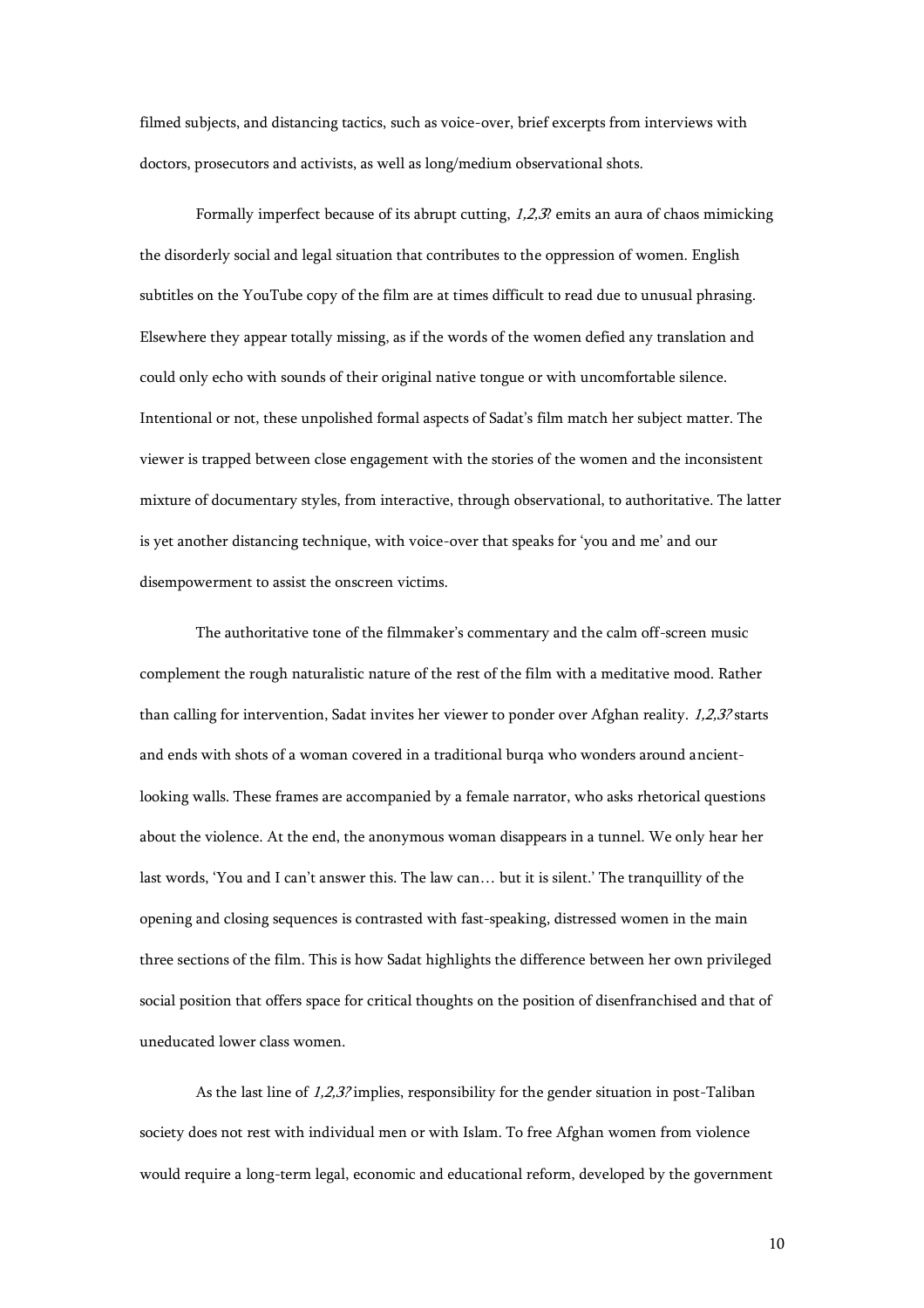in collaboration with western organisations and politicians. The UN Women Country Representative in Afghanistan, Elzira Sagynbaeva admits, 'There needs to be effective implementation of the laws … women and girls [must] feel safe and … provided with an opportunity for development[.]'<sup>37</sup> This is what Sadat continues to inspect in her following films on violence against women.

#### Half Value Life of the Afghan Female

The core story of Half Value Life consists of an edited record of Maria Bashir's daily routines. More than once we see her at home with three children and then in her prosecutor's office, where she conducts interviews with female clients and their abusers. Here, for the first time in Sadat's documentaries, the viewer meets the violent male. In an uncomfortable arrangement three female victims are sat next to their oppressive husbands. The scruffy appearance of the couples quickly contrasts with the well-groomed female lawyer. This visual juxtaposition provides the first characteristic of the abusive men, who tend to come from impoverished backgrounds. What further contributes to their descriptions are the stories anxiously told by their wives, one of whom is underage.

The prospects of gradual erosion of traditional Afghan gender structure, as advocated by international activists, may play a role in prevalence of violence against women in lower class families. Lina Abirafeh reminds that, 'While [some-AM] women may benefit from increased emphasis placed on them by aid agencies, men tend to feel emasculated as a result.'<sup>38</sup> In failing to provide for their families in difficult economic circumstances, men may become psychologically disturbed; just like one of Bashir's interviewees who is a drug addict forcing his wife to collect opium for him and his companions. Another woman in the film mentions that her abuser is aged and disabled, whereas yet another, who was severely beaten by her husband while pregnant, admits that her family has no financial means to survive.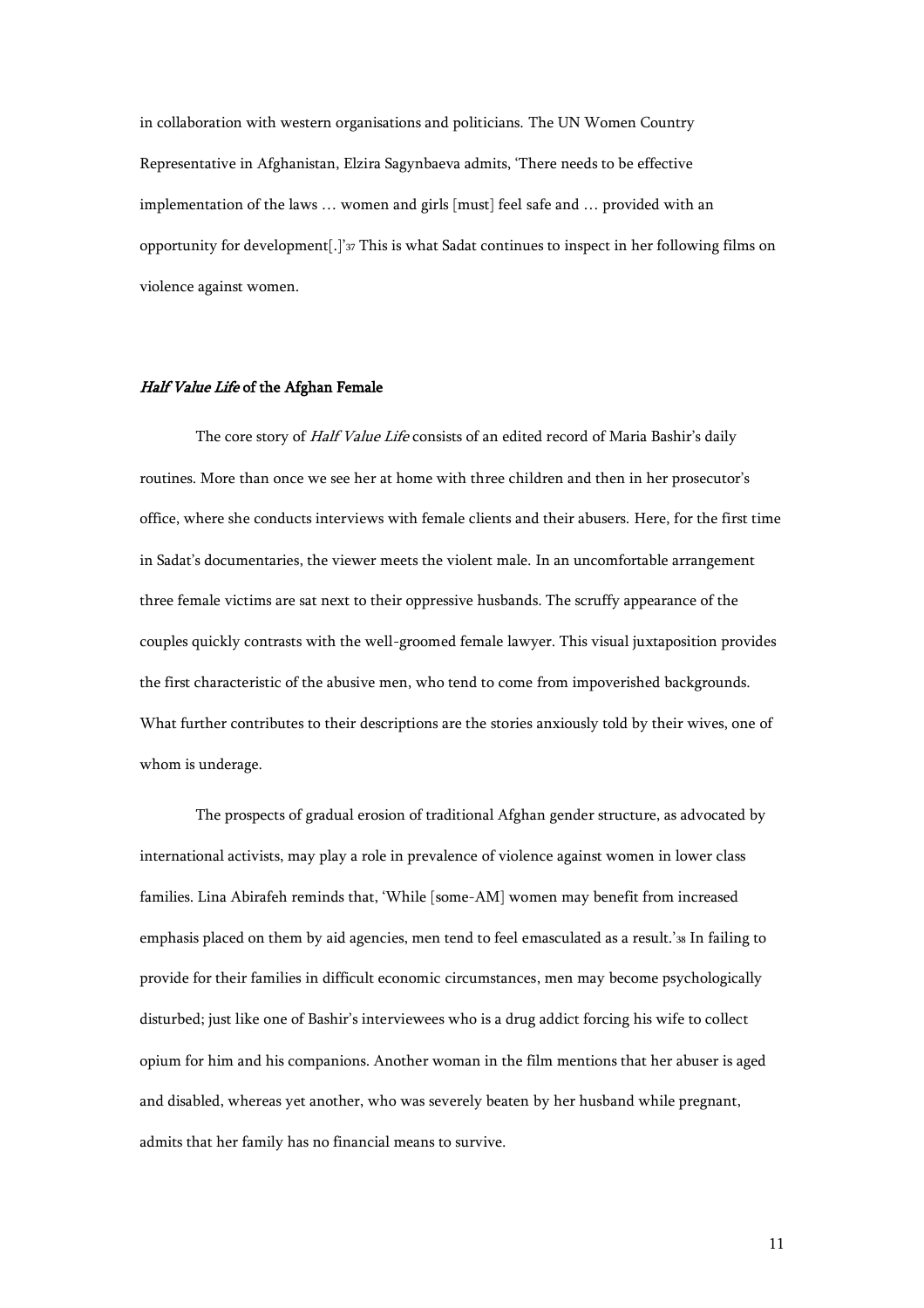In all these cases, the female victims are scapegoats blamed for what otherwise results from the poor economic situation. Where traditional gender roles cannot be met, women whose needs and ambitions are denied by customary practices, pay the highest price; violence becomes part of a struggle for social authority. Bashir also mentions that many demoralised men, some of them husbands of her clients, join Taliban forces to escape from justice, indicating that the post-Taliban heritage that reinforces violence against women. Sadat comments, 'We have two problems that stand in our way… the Taliban and family pressures from people who believe their daughters should stay at home until they marry. We have a lot of underage marriages and we have girls who are out working on the street to earn income for their families.'39 Although Half Value Life was released in the year when the Elimination of Violence Against Women Law was passed, the film clearly suggests that Afghanistan is still characterised by insufficient means to prevent violence and to protect its victims. Bashir's office seems overloaded with work, a lot of which is wasted due to lack of justice codes to prosecute abusers, who tend to be manipulative: using threats, they manage to discourage their victims from further testimonies.

Sadat shows that no woman can feel safe in Afghanistan, even if her domestic setting is free from abuse. Several times in the film Bashir speaks to the camera disclosing that her family lives in constant fear of revenge from those whom she prosecuted. Her children are schooled at home, not to invite any potential attackers. Incidentally, towards the end of the film we witness an explosion in Bashir's home. Although there are no casualties, this act of terror intensifies the dark aura surrounding the female in the country. However, subsequent shots reveal that the social position of the Prosecutor allows her to hire guards that escort her from home to the office means of protection that are unavailable to lower class women.

Sadat openly contrasts the educated professional woman and the impoverished victim of domestic violence. The distinction is formally reinforced by the compositional frame of Half Value Life, which similarly to  $1,2,3$ ? starts with shots of a woman in a desert-like setting, a place reminiscent of an old citadel. This time her face is fully visible. The viewer quickly recognises the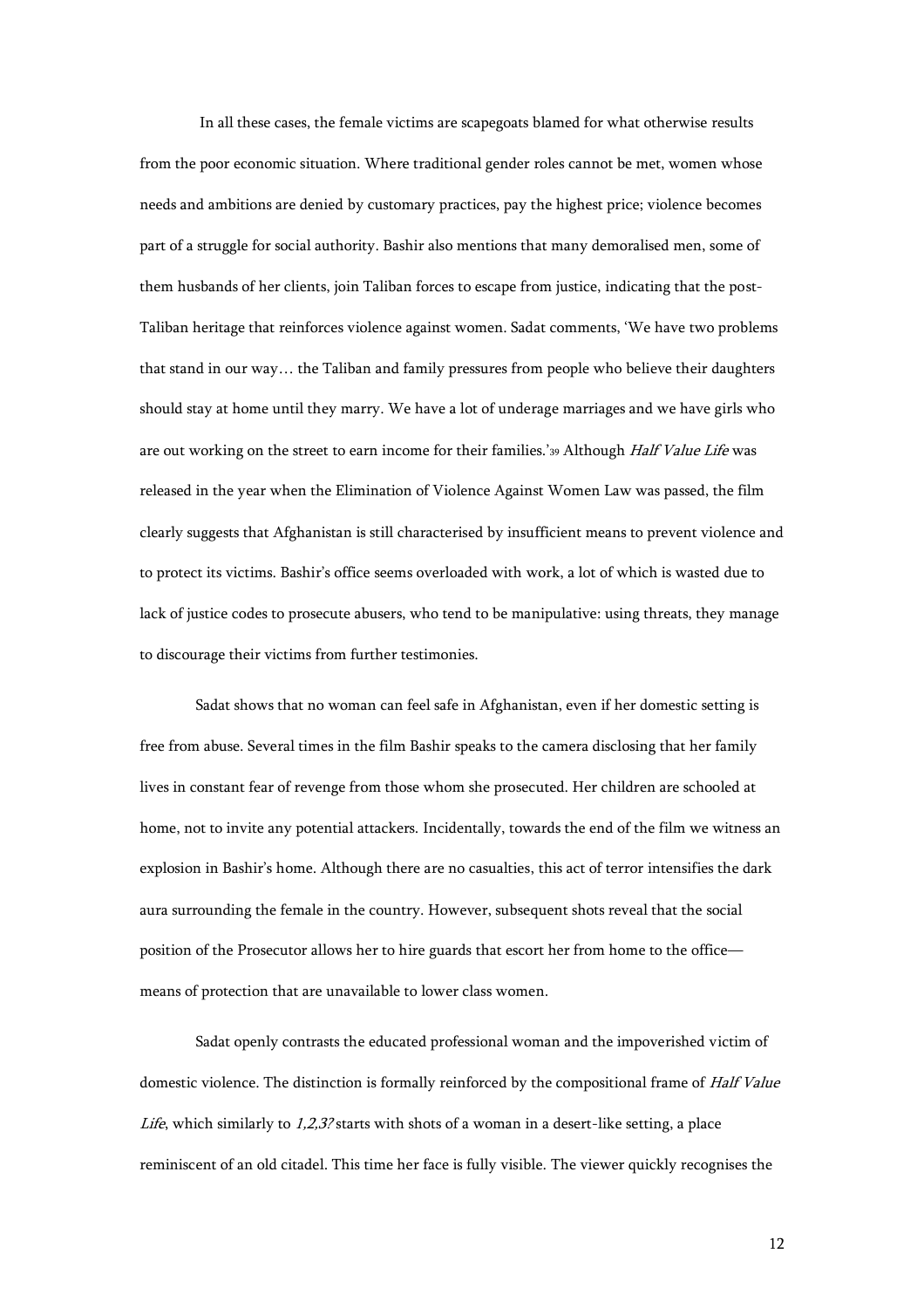director. Sadat is first filmed in an empty claustrophobic room putting on her makeup and then walking outside in high heels. Although the shoes perhaps symbolise western-like female empowerment, the lyrics of the traditional song that plays from an old radio remind women's problems in Afghanistan, 'It's spring and I am still a cloud. Oh, Lord… I am full of anxiety and pain.' With this blend of western and non-western signifiers, Sadat points to the displacement of women in Afghanistan, where western activists call for mobilisation of women, while traditional forces oppose them.

The shots of the director in her desert reclusion are later intercut with factual material. Sadat's character, separated from the city, can only listen to its sounds played on her radio, which, by the way, was often the only means of communicating with the world for women forced to stay at home during the Taliban era. When Sadat returns to her isolated chamber and gazes through bars in the window, she again listens to the radio that is now hanging from the ceiling on a piece of barbed wire. The chamber becomes this woman's prison and the metaphor for her helplessness. The sequence reaches its climax with Sadat shedding tears over the news of the explosion in Bashir's house. At the end of the film she walks away from the camera through a tunnel, with only little sparkle of hope in the form of a proverbial light at the end. We hear the last verses of the traditional song, this time playing off-screen as a reminder of the forced silence of Afghan victims of violence, 'Grow mother to daughter generation… Where is your voice?'

The reflective mood of this staged sequence re-positions the progressive Afghan female by transporting her to the traditional dwelling. When intercut with images of the attack on Bashir's house, this de-contextualisation serves as a chilling reminder of the potential danger of returning to conservative gender roles. It is also an allegorical commentary pointing that Afghan women are often forced to negotiate between two ideological standpoints: the western calls for their social advancement and the conservative voices pushing them back to their domestic settings. What adds to their despair, Sadat seems to suggest, is the potentially temporary character of any of their emancipation. With all these interpretative contexts, Sadat produces a discourse resisting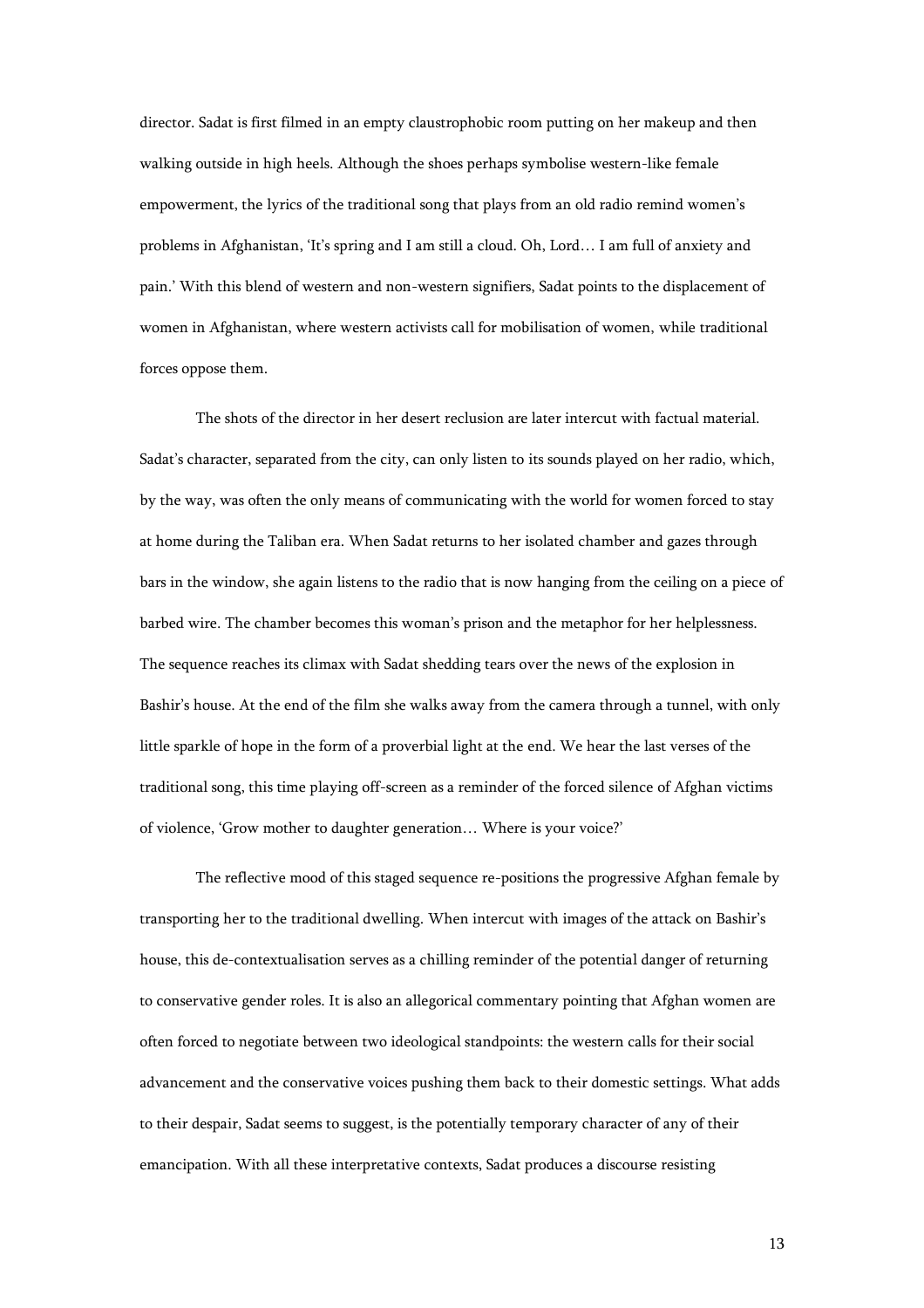simplifications of female identity that often circulate in the West, where Afghan women are either seen as victims of their social settings or individual success stories shroud issues that the rest of the female population faces on day-to-day basis.

The first approach has been most often visible in western news, as well as in some documentaries, including Beneath the Veil (2001) and Lifting the Veil (2007), Burqas behind Bars (2013) and Love Crimes of Kabul (2011). The latter is symptomatic of a number of factual films that highlight the resilience of Afghan women, such as *The Boxing Girls of Kabul* (2012), *The Afghan* Star (2009) and I am a Girl (2013). The tendency of finding optimism in Afghan female experience has also been a guiding light for several western photographers, most notably for Katherine Kiviat and Scott Heidler who published their collection of portraits of strong female figures in Women of Courage: Intimate Stories from Afghanistan.40 Showing Afghan women as high flyers, such publications spark inspiration for social workers, politicians and activists, without necessarily disagreeing with Sadat's vision.

Indeed, the director declares that focusing solely on victimised women is one, but not the only way to explore female experience in Afghanistan, 'I was tired of only showing poor women in Afghanistan and making a film about Maria was my chance to show a powerful Afghan woman to the world.'<sup>41</sup> Despite her intention, Sadat hints that the lawyer's resilience exposes her to potential mistreatment. Although Bashir's biography matches all standards of a high achiever's journey, even her life is of half value when faced with violent male abusers.

Crosscutting factual footage with staged shots in Half Value Life, Sadat indicates that identities of Afghan females are fragmented and always context-specific. But she also suggests that some women's existence verges on enslavement, which cannot be resolved without government action. Inspirational stories in the country have their limits. Female identity, as well as her individual experience, depends on a variety of other markers of difference including tribal/regional belonging, economic status, levels of education, and even her family history. Such factors are also central when it comes to potential margins of personal freedom and respect that individual women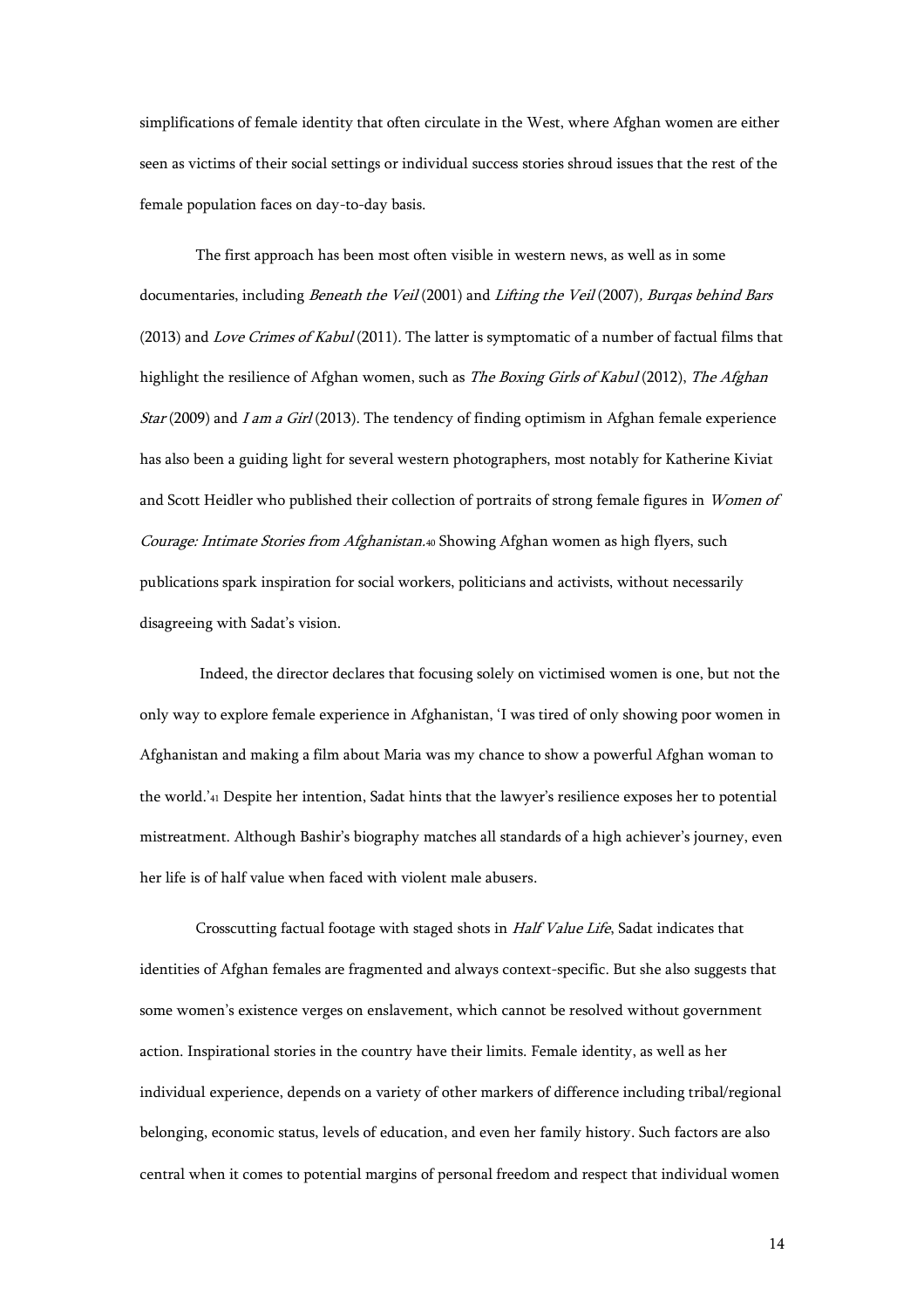can receive. This is the underlying critical idea behind Sadat's third documentary on violence against women.

## What Has Changed After 10 Years

 Even though in After 10 Years Sadat slightly changes her documentary style—shifting her formal focus away from staged shots and observational footage to talking heads—the film still starts and ends with her signature images of a traditionally dressed Afghan female. This time the woman stands on a hill above metropolitan landscape. Turned backwards to the camera, with a street megaphone as her only companion and a visual reminder of conservative gender propaganda in the country, in the first shot she gazes towards the distant city. Her isolation from the vibe of the metropolis is highlighted in the following point of view shot, which is obscured by shadows that bring to mind the barred windows of a prison cell. This symbolic visualisation foreshadows the main theme of the documentary, which next to analysing the current gender situation in the country debates the impact of tradition on the slow process of delegalising violence against women. Sadat punctuates her series of interviews with statistics. More than once, written numbers appear on the screen and are read out by a female voice-over. This inclusion of shockingly high figures of rapes, immolations, and murders committed on women by their close male relatives adds to the tension of the debate.

Carefully selecting her interviewees, Sadat again shows social differentiation among Afghan women. Some of her interviewees are female members of Afghan parliament, and others are female university scholars. They are contrasted with shelter-seeking victims of domestic violence and women beaten by their beggar husbands who also momentarily appear on the screen. The director's previously subjective perspective on the link between social status and violence against women finds validation in the words of several experts, who confirm that the latter is more common in rural, uneducated communities than in metropolitan provincial capitals, where women are overall more emancipated.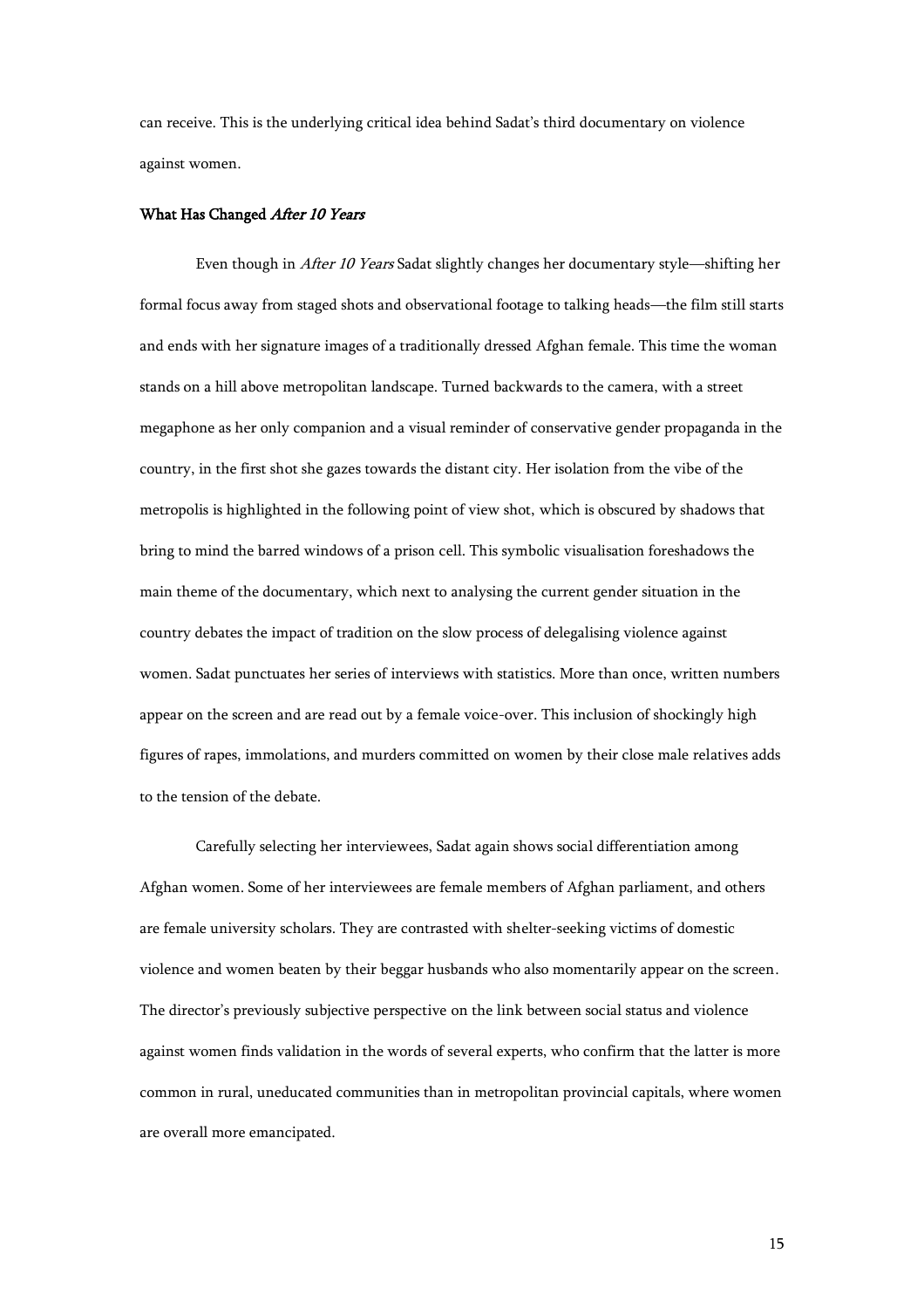To cover the full picture, Sadat invites conservative religious scholars to debate potential solutions to gender-based oppression. Although open to defend women, one of the traditionalist scholars refers the issue of protection back to the family, which as the narrator of the film informs is symptomatic among opponents to the reinforcement of legislation. Numerous shots from courts, however, reveal that prosecuted male oppressors tend to be as uneducated and helpless as their victims. The problems some of them face with articulating simple sentences may indicate that violence is the only outlet for their emotions and they use physical strength to control women whom the fundamentalist propaganda reduces to their reproductive and sexual functions. It is made clear a few times in the film that the post-Taliban legacy takes its toll where even religious education in rural environment is at it lowest level. Sadat observes, 'the Taliban… is present in the shadows and their brutal practices and policies towards women, especially in the countryside, are still profoundly visible.'42 This legacy finds its most fertile ground among the impoverished and the uneducated.

Overall, in this short Sadat implies that post-Taliban Afghanistan has seen significant improvements in terms of emancipation of women from privileged backgrounds. However, because of little government action, often hindered by conservative opposition, lower class women still pay the price for Taliban demoralisation of the Afghan male. In the film's pessimistic conclusion, Sadat returns to the traditionally veiled female figure on the hill, who stands still, separated from the potentially liberating city. Waiting in vain for the government to protect her, she becomes a symbolic representation of the rural female's condition.

## Sadat's Discourse of Resistance

Ultimately, Sadat demonstrates that unlike in western democracies, in rural and lower class post-Taliban settings, gender identities are perceived not as negotiated,43 but as imposed:<sup>44</sup> this is the main reason for the overbearing helplessness of many domestic violence victims. From the earliest days of their socialisation, poor women are being convinced of their traditional role. It is naturalised by reference to biological reproduction that reduces their choice and agency to the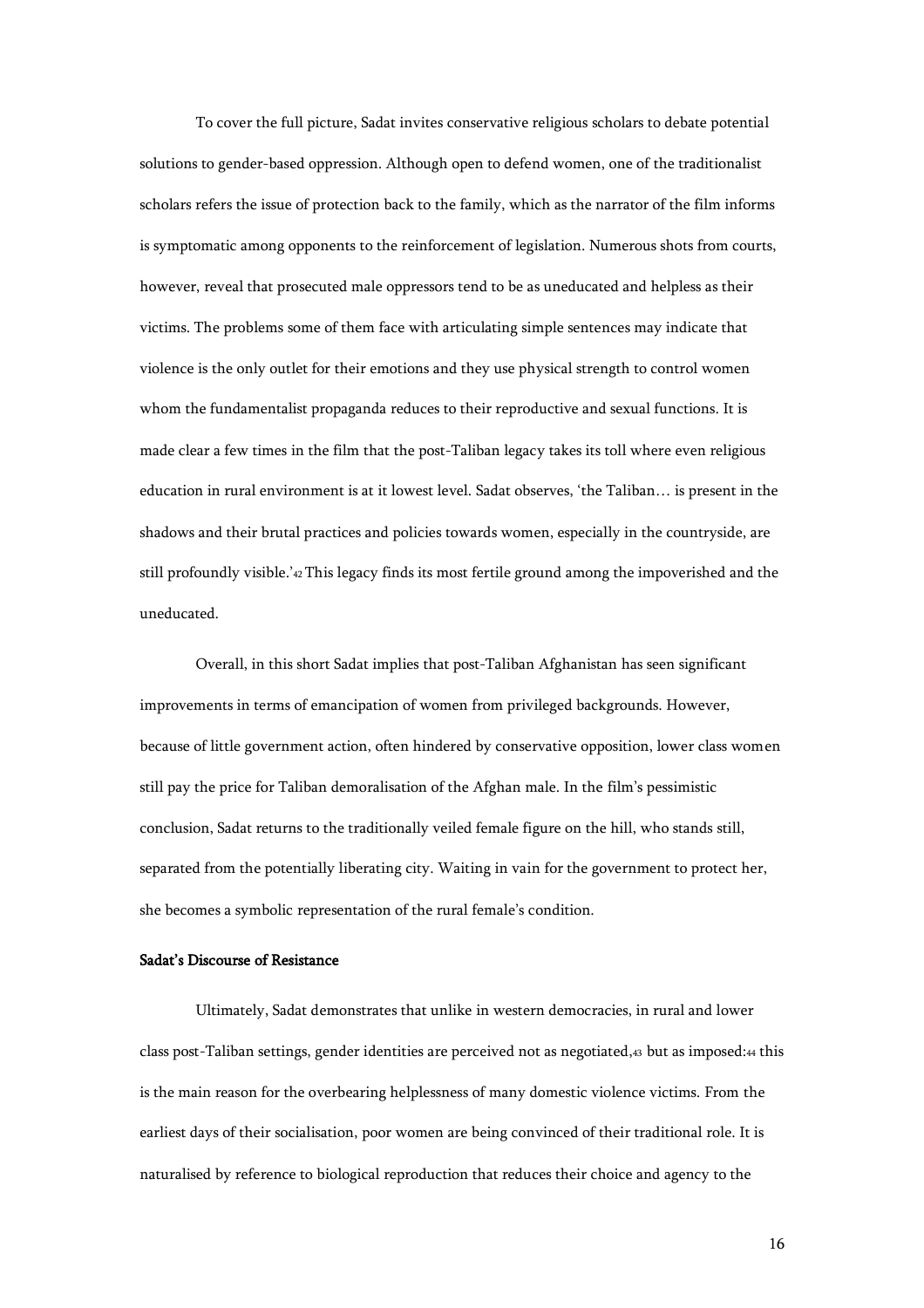domestic setting, whose walls are often the container of their entire lives. Brick and stone fences around Afghan households on one hand can offer comforting safety, on the other they reinforce the confinement of the female, become her prison and her chamber of torture. With unusually thin legal protection and the separation of women from any immediate channels to report potential maltreatment, even basic human rights of lower class Afghan females rest in the hands of men in their families.

Although to break their silence Sadat offers her onscreen women lots of opportunities to speak for themselves, she always serves as a catalyst for their voices. Her narrative voice-over is marked by an authoritative and educative tone helping those who lack the means to articulate their experience. Sadat's work may thus be compared to that of western feminists, who promote female rights and empowerment. Yet, as Fabienne Darling-Wolf warns, historically, western feminists' efforts to empower non-western women to self-represent have been problematic, because they 'frequently resulted in reductionist and essentalising notions of identity.'<sup>45</sup> Naturally distanced from the cultural baggage of whiteness, Sadat demonstrates that she is mindful of the potential dangers of limiting and homogenising identities of women, who appear in her documentaries. Yet, in her films she clearly shows that despite otherwise important social divisions there exists cross-class female solidarity to improve the gender dynamic in Afghanistan and to end violence against women. Even if her films only reach privileged women, their social mobilisation is still worth the effort, because it strengthens the overall position of the Afghan female.

To engage with Sadat's complex analysis of Afghanistan's gender dynamics, not only do we need to acknowledge that she successfully makes and promotes her films, but also that she is a speaking subject situated in national and global power structures—a subject, who in both these contexts is heavily engaged in the discourse of resistance. Aware of western preconceptions about Afghanistan, Sadat constructs her documentaries to challenge western audiences. Her shorts force the viewer to suspend the rhetoric of the empire. To avoid reductionist traps, she capitalises sensitively on her privileged status by presenting the experience of Afghan women as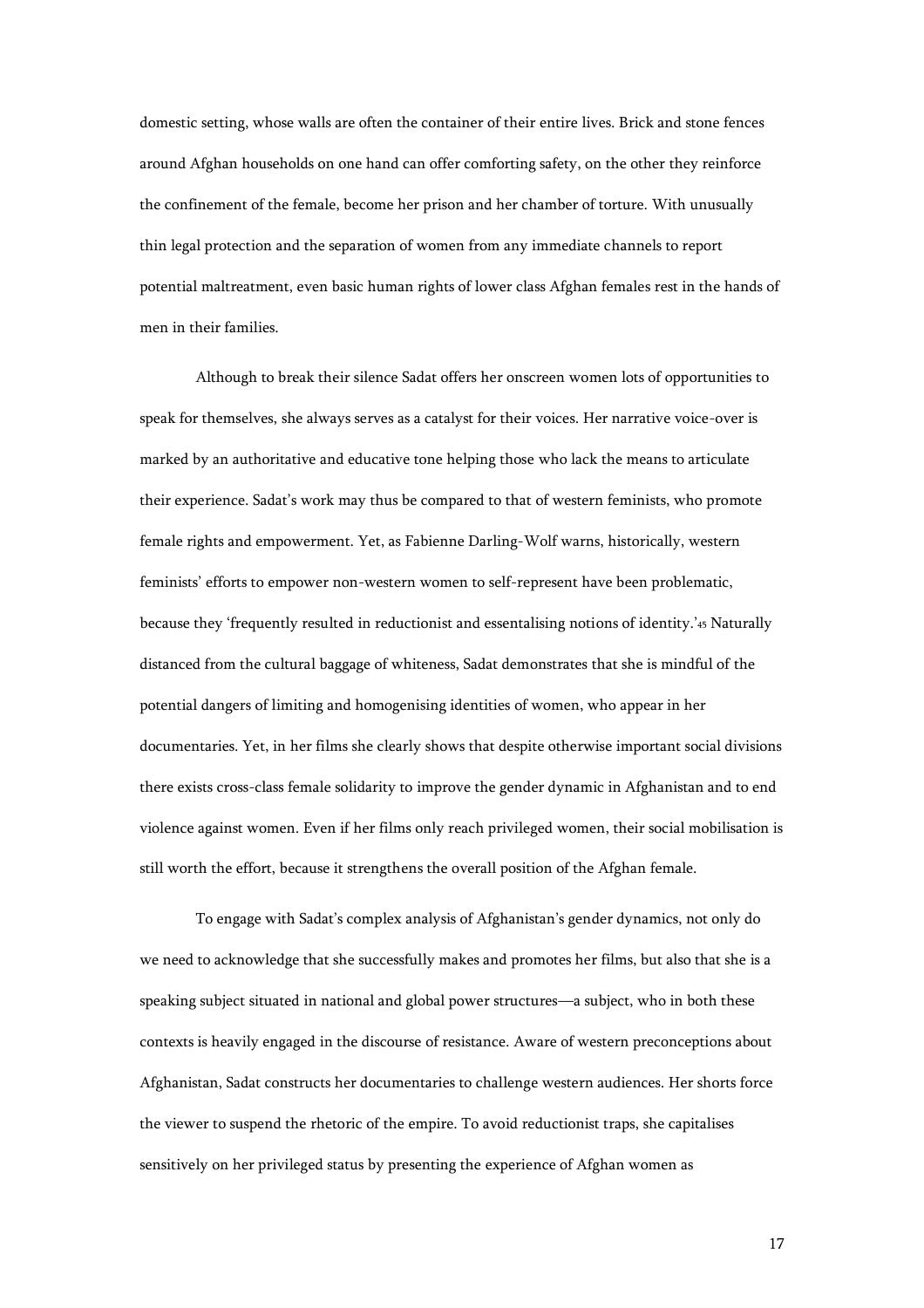heterogeneous. Her gaze is always context-driven. In accordance with Graham's assertion, 'The real Afghanistan cannot be reduced to a few … points of view. Rather, it may be grasped … only by listening to plethora of different voices,'<sup>46</sup> Sadat gives her viewer access to a range of male and female voices to sample the complexity of the gender situation in her country. Opposing the oppression of women, she also resists Eurocentric approaches that essentialise Afghan culture.

Word count: 6034

# Filmography:

1,2,3? dir. Alka Sadat, Afghanistan, 2006.

Afghanistan Night Stories, dir. Alka Sadat, Afghanistan, 2015.

Afghanistan: 10 Years On: Children Rights in Afghanistan, dir. Alka Sadat, Afghanistan, 2013. Afghanistan: 10 Years On: Elimination of Violence Against Women, dir. Alka Sadat, Afghanistan,

2012.

The Afghan Star, dir. Havana Marking, UK, 2009.

After 35 Years, dir. Alka Sadat, Afghanistan, 2012.

Beneath the Veil, dir. Cassian Harrison, UK, 2001.

The Boxing Girls of Kabul, dir. Ariel Nasr, Canada, 2012.

Burqas behind Bars, dir. Maryam Ebrahimi and Nima Sarvestani, Sweden/Afghanistan, 2013.

First Number, dir. Alka Sadat, Afghanistan, 2005.

Half Value Life, dir. Alka Sadat, Afghanistan, 2009.

I am a Girl, dir. Rebecca Barry, Australia/USA/Papua New Guinea/Cambodia/Cameroon/

Afghanistan, 2013.

In this World, dir. Michael Winterbottom, UK, 2002.

Kandahar, dir. Mohsen Makhmalbaf, Iran, 2001.

The Kite Runner, dir. Marc Foster, USA/China, 2007.

Lifting the Veil, dir. Sharmeen Obaid, USA, 2007.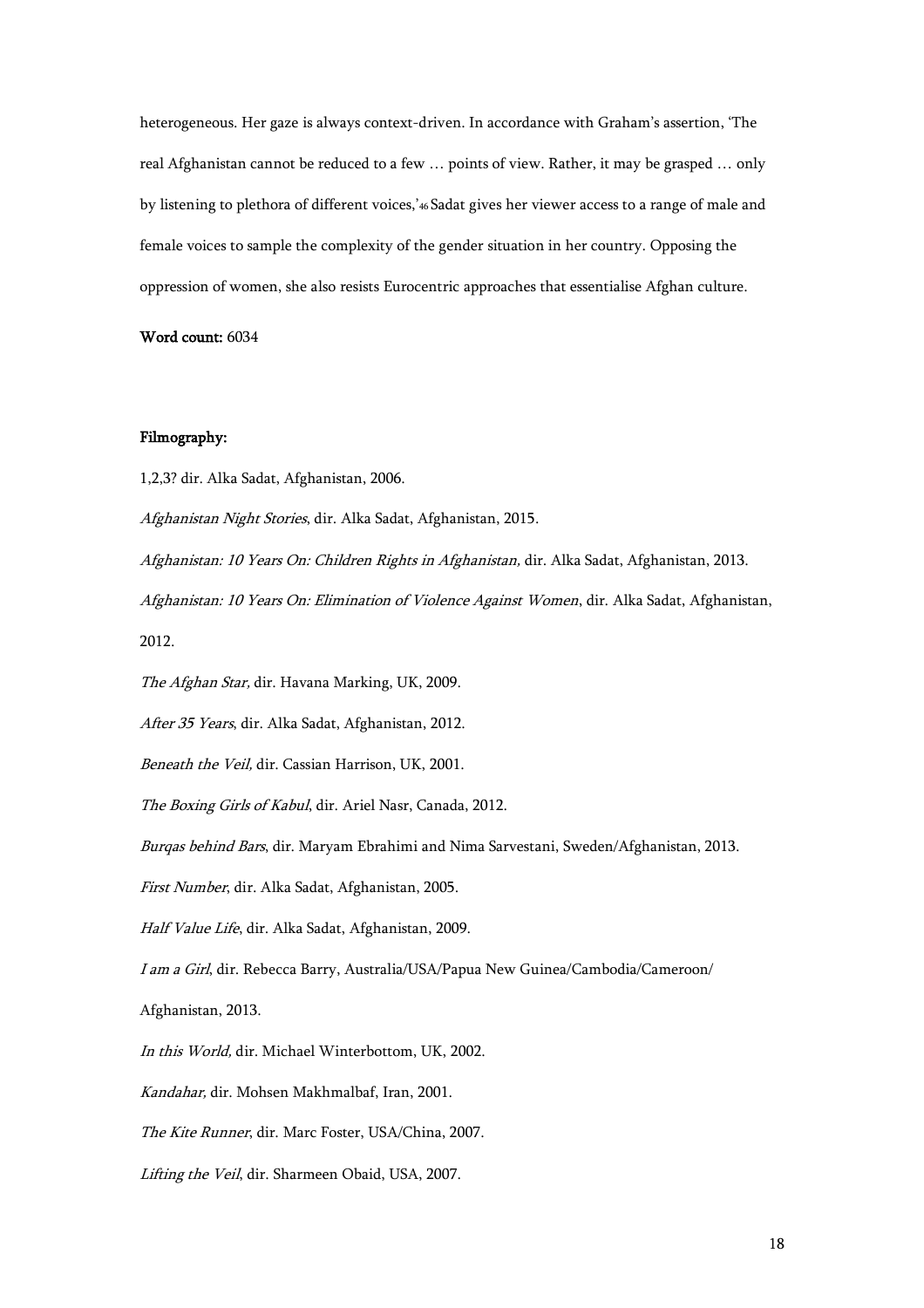Love Crimes of Kabul, dir. Tanaz Eshaghian, USA, 2011.

Osama, dir. Siddiq Barmak, Afghanistan, 2003.

Rambo III, dir. Peter MacDonald, USA, 1988.

Slumdog Millionaire, dir. Danny Boyle and Loveleen Tandan, UK/France/USA, 2008.

We are Postmodern, dir. Alka Sadat, Italy/Afghanistan, 2005.

#### Notes

1. The most often mentioned Afghan female documentary filmmakers include: one of the winners of International Afghan Documentary Film Festival (ADFF) in Sweden, Mona Haidari ([<https://vimeo.com/16867644>](https://vimeo.com/16867644) (last accessed 20 January 2015);

[http://afghandocumentaryfilmfestival.com../2015/12/17/from-frame-by-frame-to-death-to](http://afghandocumentaryfilmfestival.com../2015/12/17/from-frame-by-frame-to-death-to-camera-3rd-afghan-documentary-film-festival-in-sweden/)[camera-3rd-afghan-documentary-film-festival-in-sweden/>](http://afghandocumentaryfilmfestival.com../2015/12/17/from-frame-by-frame-to-death-to-camera-3rd-afghan-documentary-film-festival-in-sweden/) (last accessed 20 January 2015), Kabul based artist, Mariam Nabil Kamal

<http://www.dazeddigital.com/artsandculture/article/10576/1/venice-biennale-2011 denmarks-lilibeth-cuenca-rasmussen> (last accessed 20 January 2015), the funder of Afghanistan Documentary House, Sahra Mosawi <https://vimeo.com/user14450289> (last accessed 20 January 2015), the well-known actress from Samira Makhmalbaf' At Five in the Afternoon (2003), Aqeela Rezai <http://csfilm.org/films/fruit-of-our-labor/> (last accessed 20 January 2015) and many others who have participated in international film projects and festivals.

- 2. Alexandre Astruc, 'The Birth of a New Avant-garde: Le Camera Stylo', in Ginette Vincendeau and Peter Graham (eds), The New Wave: Critical Landmarks (London, BFI Book, Palgrave Macmillan, 2009), pp. 31-36, trans. from L'Écran français 144, 30 March 1948.
- 3. François Truffaut, 'A Certain Tendency in French Cinema', Cahiers du cinema 31, 1954, pp. 15-29, reprinted in Scott MacKenzie (ed.), Film Manifestos and Global Film Cultures (Berkley and Los Angeles, University of California Press, 2014), pp. 133-144.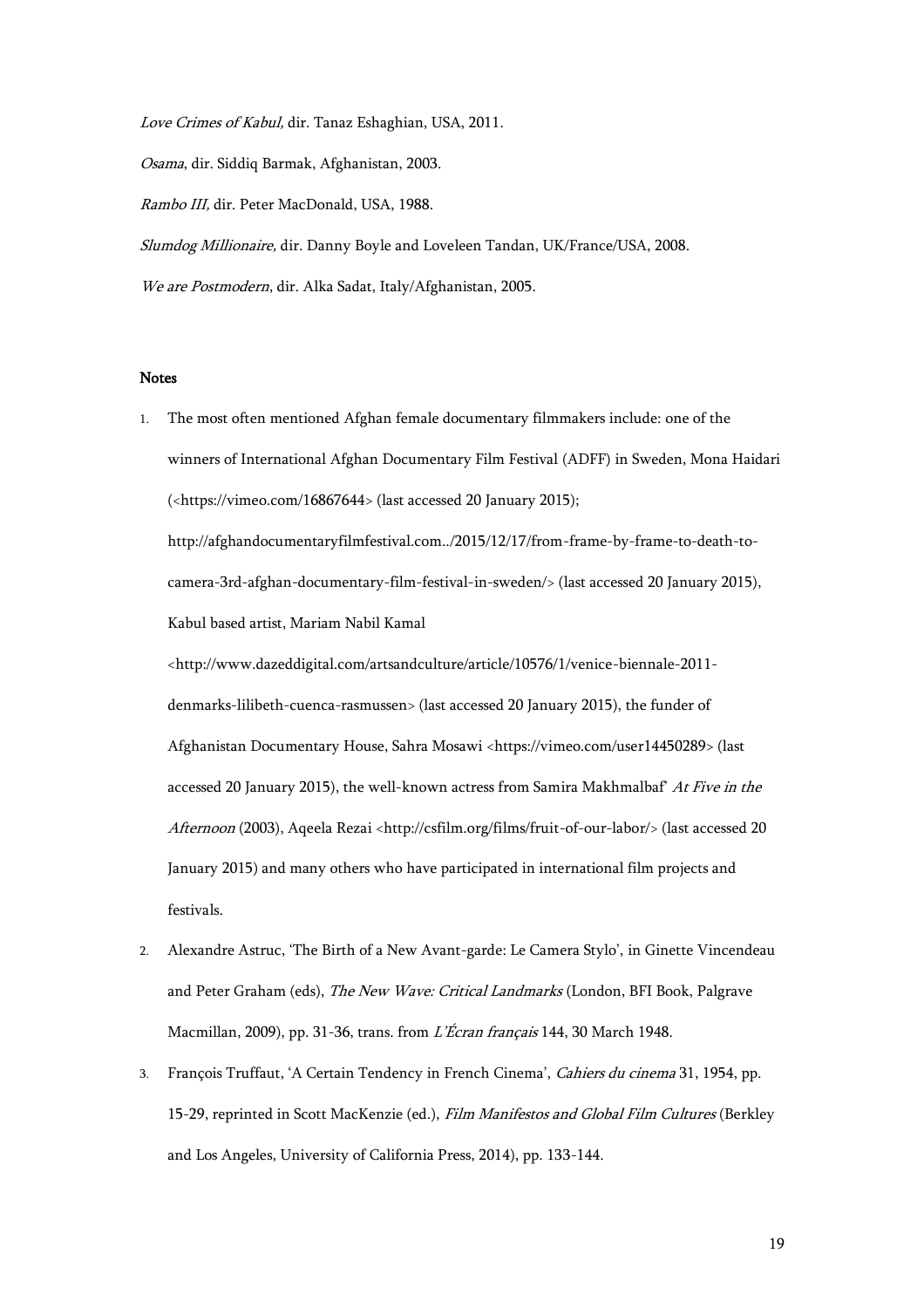- 4. See: Andrew Sarris, 'Notes on Auteur Theory in 1962', in Gerald Mast, Marshall Cohen & Leo Braudy (eds), Film Theory and Criticism (Oxford, Oxford University Press, 1992), pp. 585-588) Roland Barthes [1968], 'The Death of the Author', trans. Stephen Heath in Barthes, R. Image-Music-Text (London, Fontana, 1977), pp. 142-148; John Caugie (ed.), Theories of Authorship (London, Routledge/BFI, 1981).
- 5. Timothy Corrigan, 'The Commerce of Auteurism: A Voice without Authority', New German Critique 49, winter 1990, pp. 43-58.
- 6. Claire Johnston, 'Women's Cinema as Counter-Cinema, in Claire Johnston (ed.), Notes on Women's Cinema (London, Society for Education in Film and Television, 1975). Reprinted in: Sue Thornham (ed.), Feminist Film Theory. A Reader (Edinburgh University Press 1999), pp. 31–40; Claire Johnston (ed.), The Work of Dorothy Arzner (London, BFI, 1975).
- 7. Kaja Silverman, The Acoustic Mirror: The Female Voice in Psychoanalysis and Cinema (Bloomington and Indianapolis, Indiana University Press, 1988).
- 8. Judith Mayne, The Woman at the Keyhole: Feminism and Women's Cinema (Bloomington and Indianapolis, Indiana University Press, 1991).
- 9. See: Catherine Grant, 'Secret Agents: Feminist Theories of Women's Film Authorship', Feminist Theory Vol. 2, No. 1, April 2001, pp. 113-130; Anneke Smelik, And the Mirror Cracked: Feminist Cinema and Film Theory (London, Macmillan Press, 1991).
- 10. See: Ella Shohat and Robert Stam, Unthinking Eurocentrism: Multiculturalism and the Media (London & New York, Routledge, 1994).
- 11. Gayatri Spivak, 'Can the Subaltern Speak,' in C. Nelson & L. Grossberg (eds), Marxism and the Interpretation of Culture (Chicago, University of Illinois Press, 1988) pp. 271-313.
- 12. Catherine Grant, 'www.auteur.com?' Screen, Vol. 41, No. 1, 2000, p. 107 (101-108).
- 13. Patricia White, Women's Cinema, World Cinema: Projecting Contemporary Feminisms (Durham, NC and London, Duke University Press, 2015).
- 14. Doniphan Blair, 'Afghan Filmmaking on the Edge: Interview with Alka Sadat', Women's Voices Now: Advocating Gender Equality Through Film,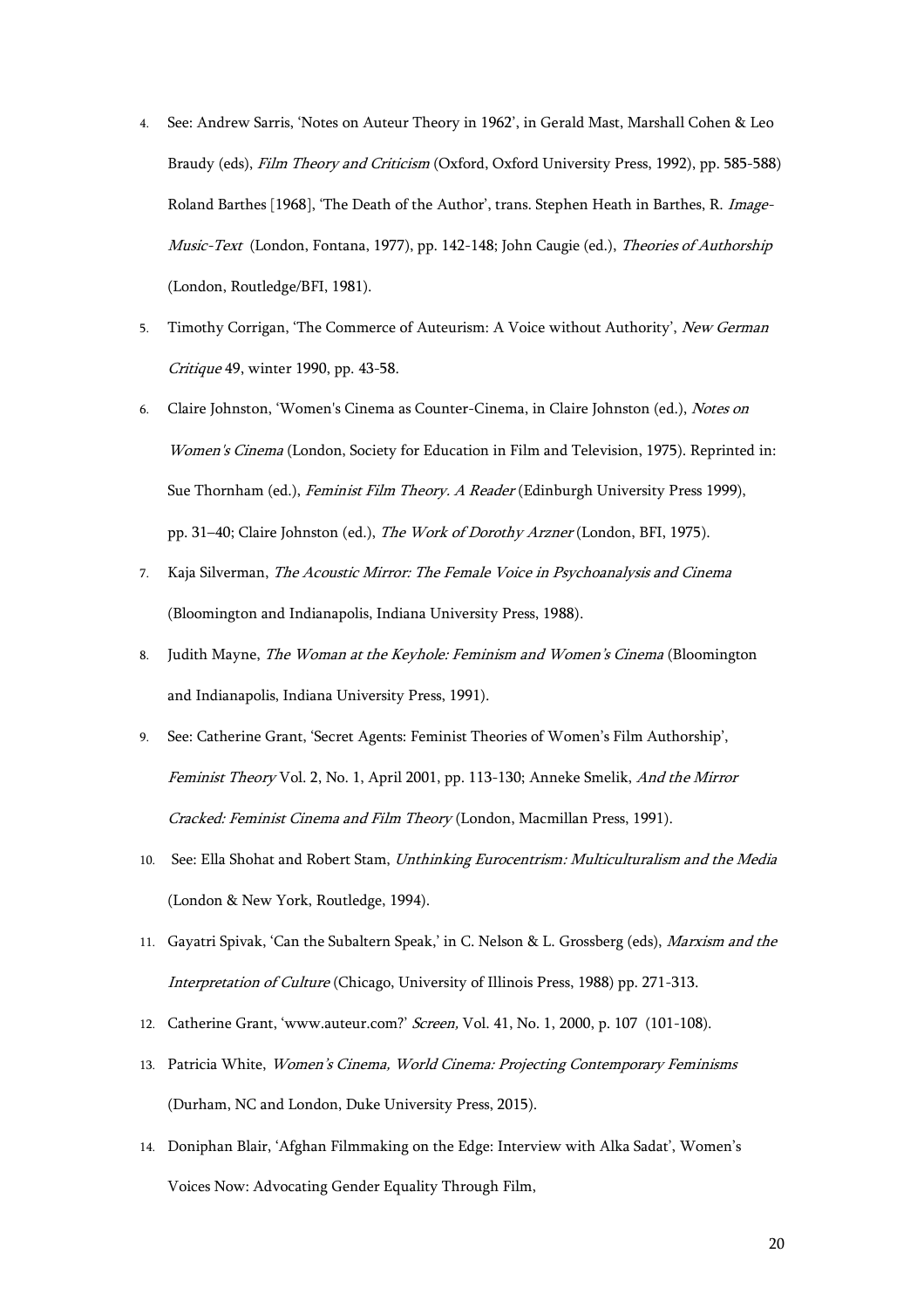<http://www.womensvoicesnow.org/interview-with-alka-sadat> (last accessed 5 January 2016).

- 15. First Number, dir. Alka Sadat, Afghanistan, Roya Film House, 2005, <https://vimeo.com/53772511> (last accessed 10 January 2016).
- 16. 'Alka Sadat: Biography,' Roya Film House, <http://royafilmhouse.org/staff/alka-sadat> (last accessed 30 December 2015).
- 17. This date is cited after 'Alka Sadat: Biography,' Roya Film House,

<http://royafilmhouse.org/staff/alka-sadat > (last accessed 30 December 2015). However, Fabrica website states that Alka Sadat was awarded their scholarship in 2008 and that the film was completed in 2009: 'We are postmodern,' Fabrica: The Benetton Group Research Communication Center, <http://2009to2012.fabrica.it/project/we-are-postmodern> (last accessed 2 January 2016).

18. We are Postmodern, dir. Alka Sadat, Italy/Afghanistan, 2005.

[<https://www.youtube.com/watch?v=bWnnuAZaZWc>](https://www.youtube.com/watch?v=bWnnuAZaZWc) (last accessed 10 January 2016).

- 19. 1,2,3?, dir. Alka Sadat, Afghanistan, Roya Film House, 2006, [<https://vimeo.com/81100047>](https://vimeo.com/81100047) (last accessed 10 January 2016).
- 20. Half Value Life, dir. Alka Sadat, Afghanistan, Roya Film House, 2009, [<https://www.youtube.com/watch?v=UwY-BDYoOk8>](https://www.youtube.com/watch?v=UwY-BDYoOk8) (last accessed 9 January 2016).
- 21. After 35 Years, dir. Alka Sadat,Afghanistan, Roya Film House, 2012, [<http://www.cultureunplugged.com/documentary/watch-online/play/10438/After-35-Years>](http://www.cultureunplugged.com/documentary/watch-online/play/10438/After-35-Years) (last accessed 19 January 2016).
- 22. Afghanistan Human Rights and Democracy Organization (AHRDO)', Insight on Conflict, [<http://www.insightonconflict.org/conflicts/afghanistan/peacebuilding-organisations/ahrdo/>](http://www.insightonconflict.org/conflicts/afghanistan/peacebuilding-organisations/ahrdo/) (last accessed 10 January 2016).
- 23. Afghanistan: 10 Years On: Elimination of Violence Against Women, dir. Alka Sadat, Afghanistan, Roya Film House, 2012, <https://www.youtube.com/watch?v=juVweKPjNdk> (last accessed 20 January 2016); Afghanistan: 10 Years On: Children Rights in Afghanistan, dir.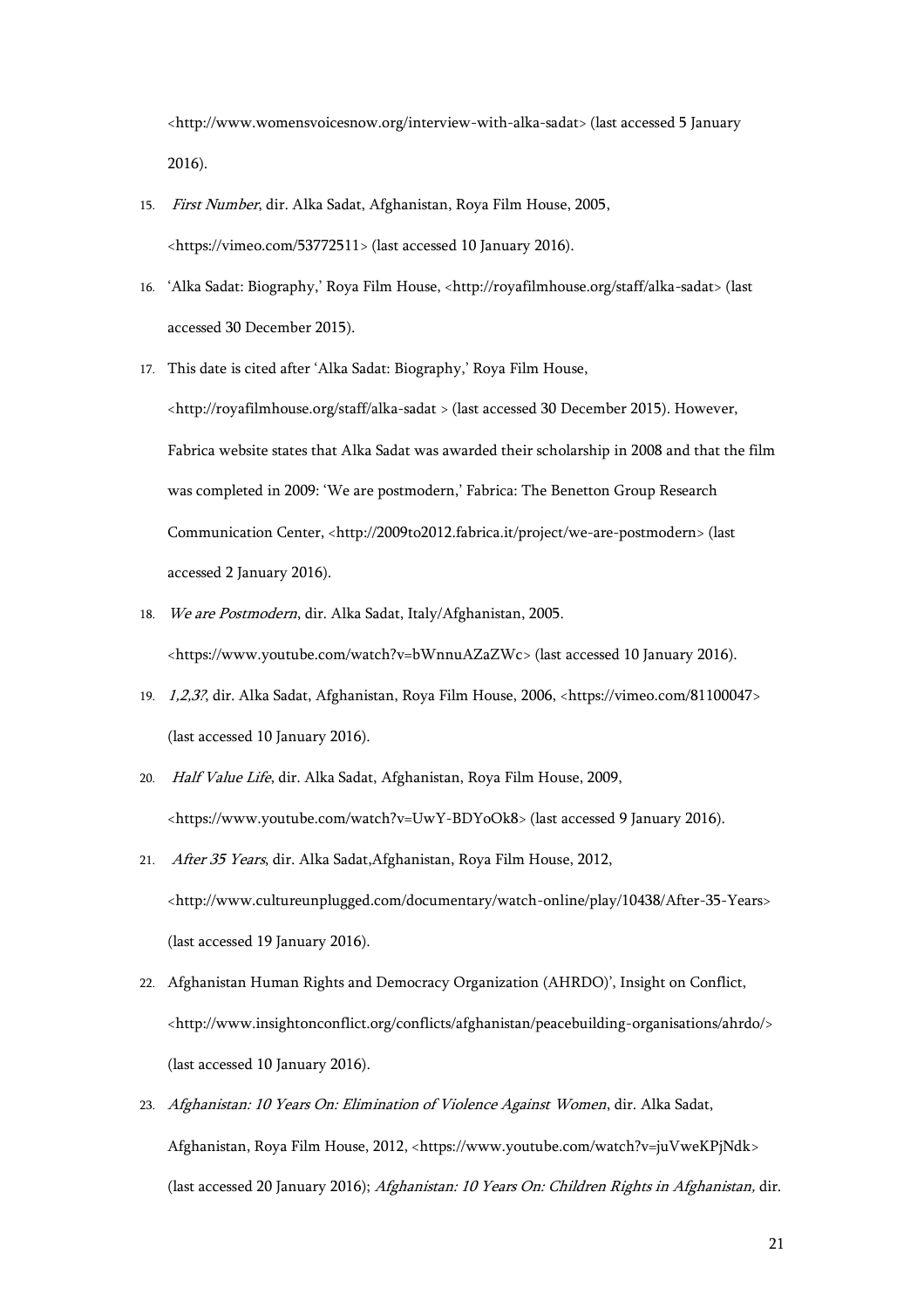Alka Sadat, Afghanistan, Roya Film House, 2013, [<https://www.youtube.com/watch?v=cQB\\_I](https://www.youtube.com/watch?v=cQB_I-iAuOw)[iAuOw>](https://www.youtube.com/watch?v=cQB_I-iAuOw) (last accessed 20 January 2016). The third film of the series has not been made available online.

- 24. For a full detailed list of Alka Sadat's international festival awards see: 'Alka Sadat: Biography', Roya Film House, <http://royafilmhouse.org/staff/alka-sadat> (last accessed 30 December 2015).
- 25. 'Encounters with Asian Cinema', Asiatica Filmmediale, 20-28 November 2013, <http://www.asiaticafilmmediale.it/?lang=en> (last accessed 20 January 2016).
- 26. Afghanistan Night Stories (Official trailer), dir. Alka Sadat, Afghanistan, Roya Film House, YouTube, 26 February 2014, <https://www.youtube.com/watch?v=9UOHdg3FCnw> ( last accessed 10 December 2015).
- 27. 'Welcome to Bpeace', Bpeace, <http://www.bpeace.org/> (last accessed 10 January 2015).
- 28. Mark Graham, Afghanistan in the Cinema (Urbana, Chicago, and Springfield, University of Illinois Press, 2010), p. 8.
- 29. Ibid. p. 167.
- 30. Ib Bondebjerg, Engaging with Reality: Documentary & Globalisation (Bristol, Intellect, 2014).
- 31. Edward Said, Orientalism (London, Penguin, 1977).
- 32. Gayatri Spivak, An Aesthetic Education in the Era of Globalization (Cambridge, MA, Harvard University Press, 2012).
- 33. 'UNAMA Factsheet on the situation of women and girls in Afghanistan United Nations Assistance Mission in Afghanistan,' UNAMA 2009, <https://unama.unmissions.org/sites/default/files/UNAMAfactsheet%20VAW-Nov%202009.pdf> (last accessed 10 December 2015).
- 34. 'Half Value Life: A Documentary on Afghanistan's Only Female Prosecutor,' Muslima: Muslim Women's Art and Voices, 2001, <http://muslima.globalfundforwomen.org/content/half-valuelife> (last accessed 26 January 2016).
- 35. Graham, p. 167.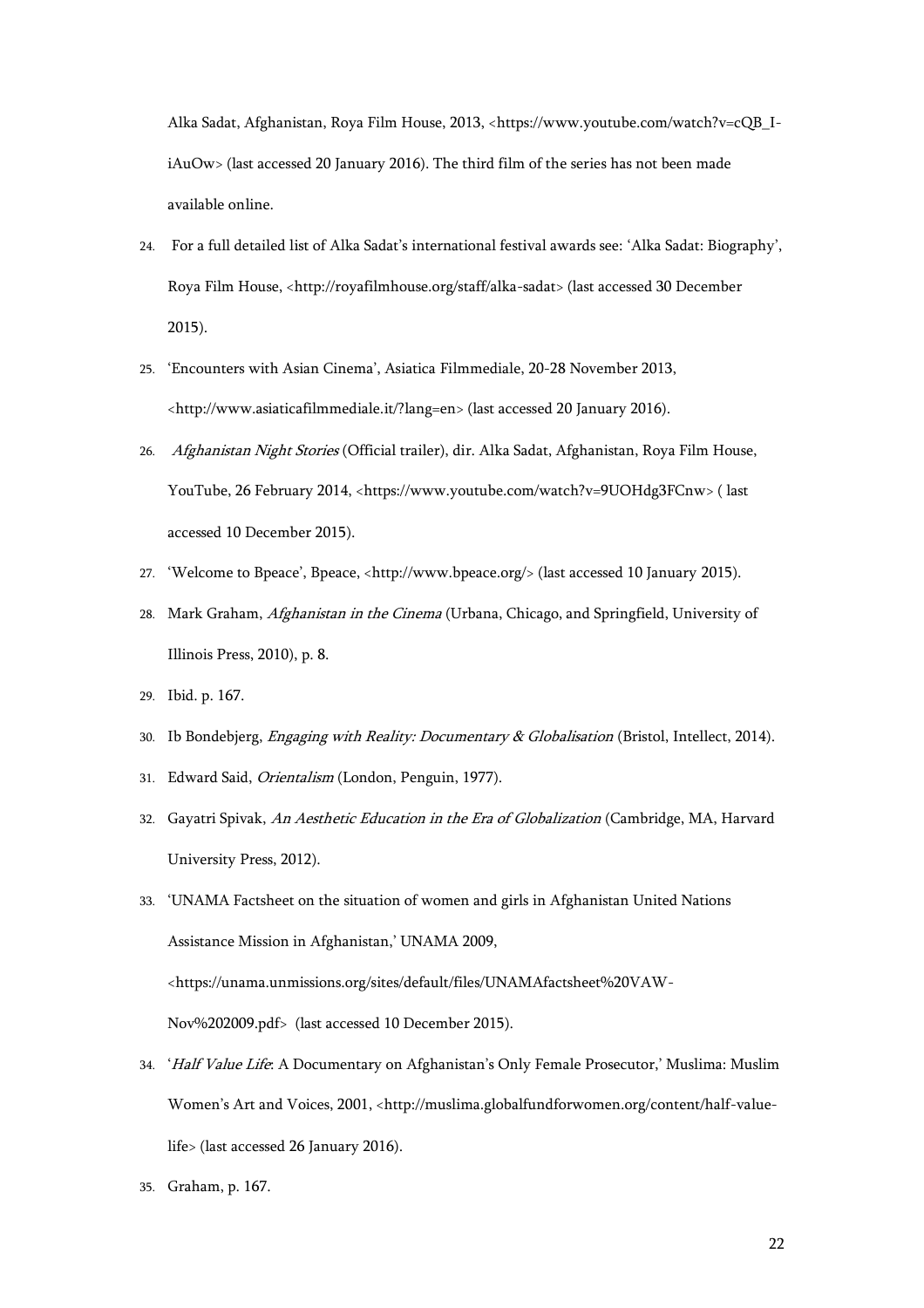- 36. Bondebjerg, p. 9.
- 37. 'UN Press Release on The International Day for Elimination of Violence Against Women,' UN Assistance Mission in Afghanistan, 25 November 2015, <https://unama.unmissions.org/unpress-release-international-day-elimination-violence-against-women> (last accessed 5 January 2016).
- 38. Lina Abirafeh quoted in Rosemarie Skaine, Women of Afghanistan in the Post-Taliban Era: How Lives Have Changed and Where They Stand Today, (Jefferson, NC and London, McFarland & Company, 2008), p. 3.
- 39. 'Half Value Life: A Documentary on Afghanistan's Only Female Prosecutor,' Muslima: Muslim Women's Art and Voices, 2001, <http://muslima.globalfundforwomen.org/content/half-valuelife> (last accessed 26 January 2016).
- 40. Katherine Kiviat and Scott Heidler, Women of Courage: Intimate Stories from Afghanistan (Salt Lake City, Gibbs Smith Publisher, 2007).
- 41. Yma de Almeida, 'Interview with Half Value Life Alka Sadat,' London Feminist Film Festival, 22 November 2013, <http://londonfeministfilmfestival.com/2013/11/22/interview-with-halfvalue-life-director-alka-sadat/> (last accessed 26 January 2016).
- 42. Quoted in Nupur Basu, 'Light at the end of the tunnel,' The Hindu, 24 March 2013, <http://www.thehindu.com/todays-paper/tp-features/tp-sundaymagazine/light-at-the-end-ofthe-tunnel/article4543063.ece> (last accessed 20 January 2016).
- 43. For more theoretical background on negotiated gender identities in the West see: Gail Hawkes, A Sociology of Sex and Sexuality (Maidenhead, Open University Press, 1996); Judith Butler, Gender Trouble. Feminism and the Subversion of Identity (London, Routledge, 1990).
- 44. For more theoretical background on imposed gender identities see: Mira Marody and Anna Giza-Poleszczuk, 'Changing Images of Identity in Poland: From the Self-Sacrificing to the Self-Investing Woman,' in Susan Gal and Gail Kligman (eds), Reproducing Gender: Politics, Publics and Everyday Life After Socialism (Chichester, Princeton University Press, 2000), pp. 151-175;